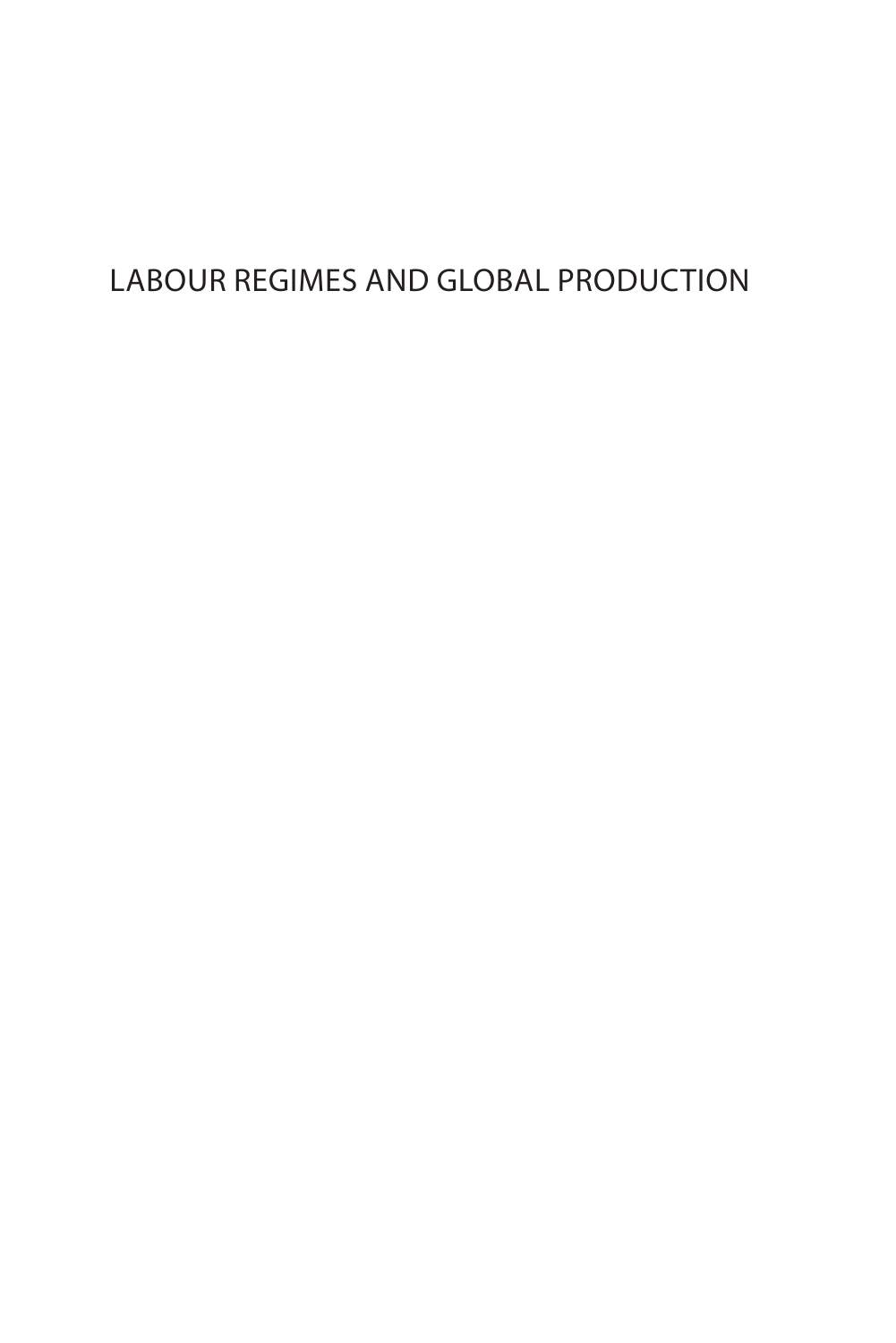# ECONOMIC TRANSFORMATIONS

Series Editors: Brett Christophers, Rebecca Lave, Jamie Peck, Marion Werner

Fundamental to the *Economic Transformations* series is the conviction that "geography matters" in the diverse ways that economies work, for whom they work, and to what ends. The so-called imperatives of globalization, the promises of development, the challenges of environmental sustainability, the dull compulsion of competitive life, the urgency of campaigns for economic rights and social justice – in all of these realms geography really matters, just as it does for a host of other contemporary concerns, from financialized growth to climate change, from green production to gender rights, from union renewal to structural adjustment. This major new series will publish on these and related issues, creating a space for interdisciplinary contributions from political economists, economic geographers, feminists, political ecologists, economic sociologists, critical development theorists, economic anthropologists, and their fellow travellers.

### **Published**

*The Doreen Massey Reader* Edited by Brett Christophers, Rebecca Lave, Jamie Peck and Marion Werner

*Doreen Massey: Critical Dialogues* Edited by Marion Werner, Jamie Peck, Rebecca Lave and Brett Christophers

*Farming as Financial Asset: Global Finance and the Making of Institutional Landscapes* Stefan Ouma

*Labour Regimes and Global Production* Edited by Elena Baglioni, Liam Campling, Neil M. Coe and Adrian Smith

*Market/Place: Exploring Spaces of Exchange* Edited by Christian Berndt, Jamie Peck and Norma M. Rantisi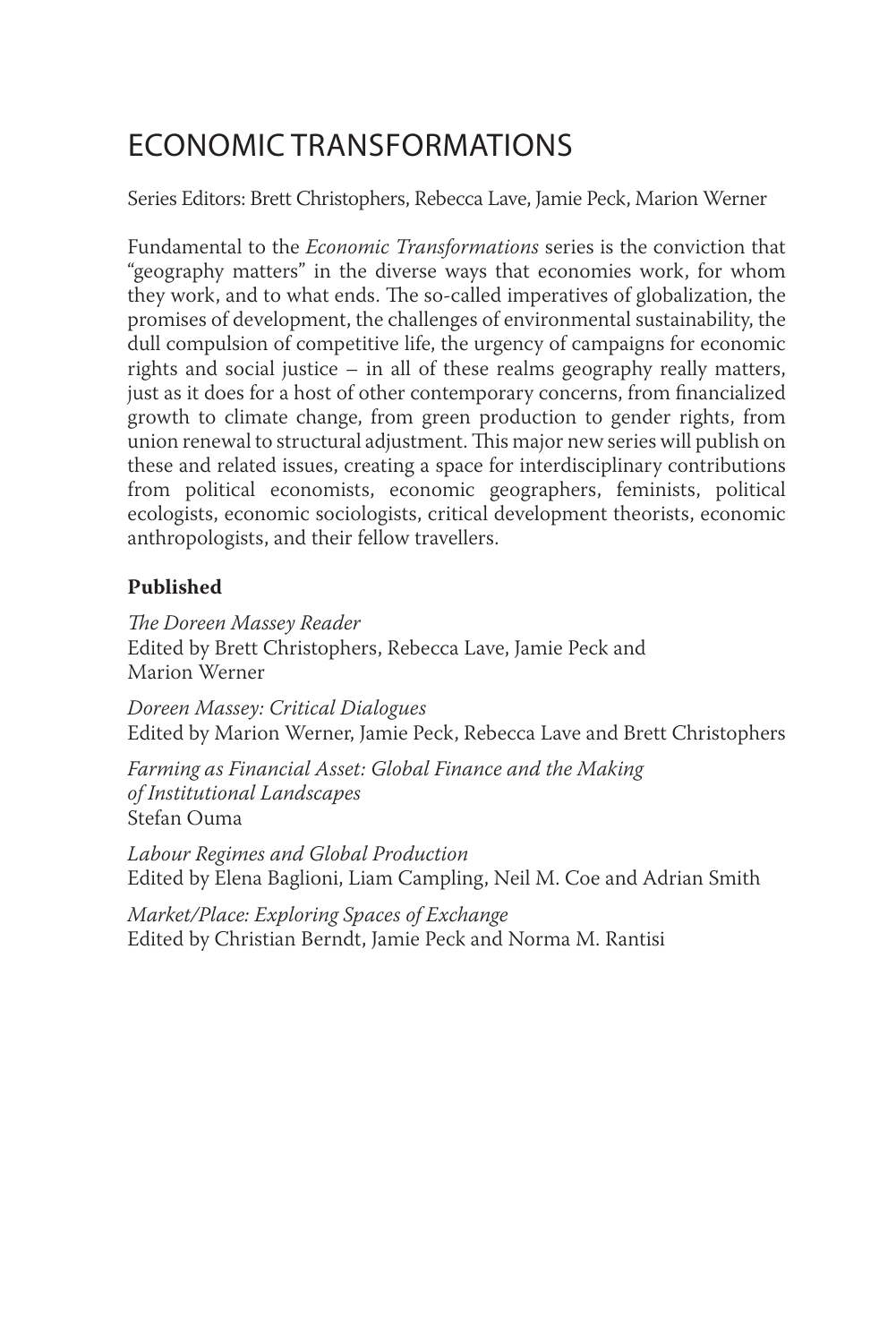# LABOUR REGIMES AND GLOBAL PRODUCTION

Edited by ELENA BAGLIONI, LIAM CAMPLING, NEIL M. COE AND ADRIAN SMITH

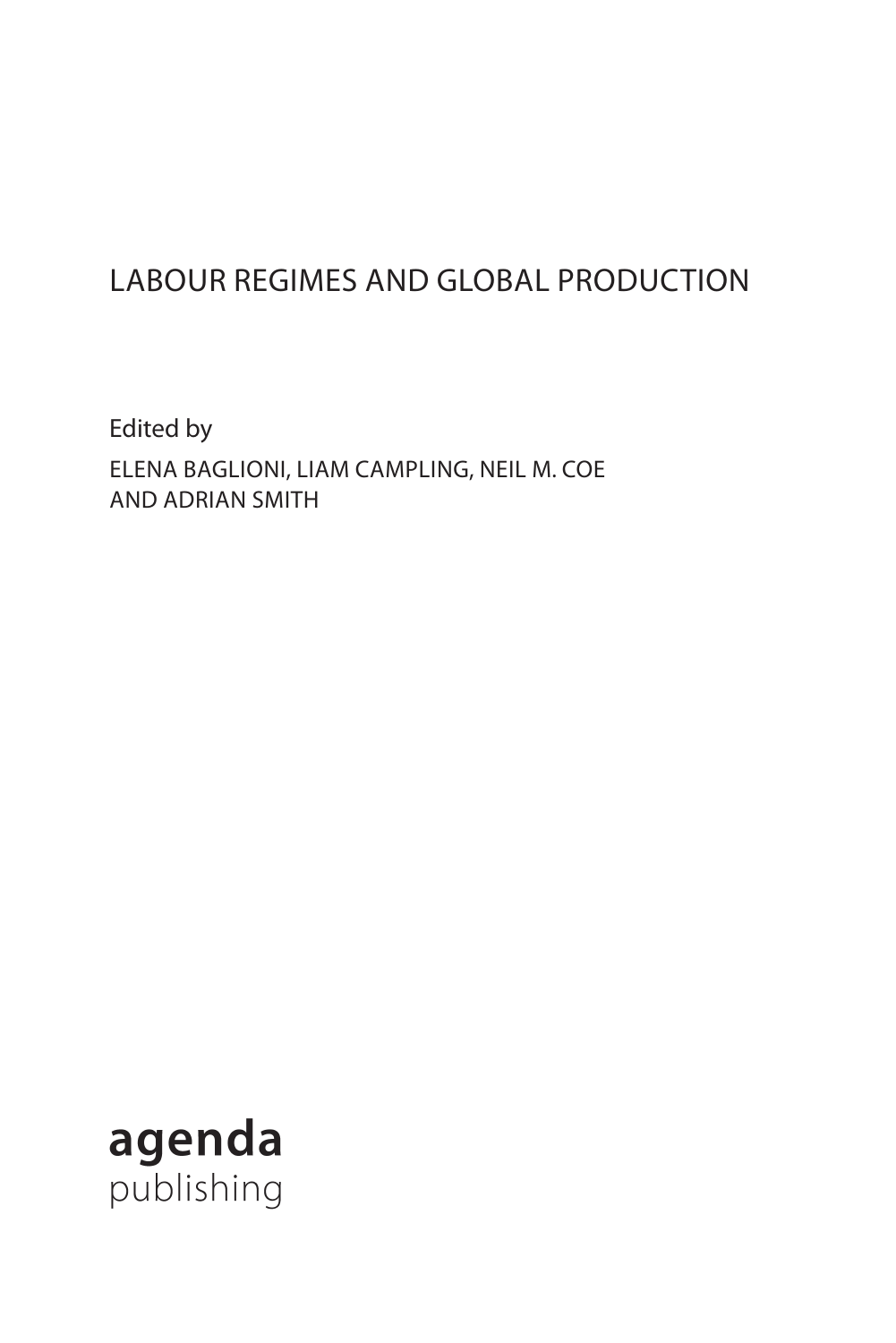© 2022 Elena Baglioni, Liam Campling, Neil M. Coe, Adrian Smith; individual chapters, the contributors

This book is copyright under the Berne Convention. No reproduction without permission. All rights reserved.

First published in 2022 by Agenda Publishing

Agenda Publishing Limited The Core Bath Lane Newcastle Helix Newcastle upon Tyne NE4 5TF www.agendapub.com

ISBN 978-1-78821-361-5

#### **British Library Cataloguing-in-Publication Data**

A catalogue record for this book is available from the British Library

Typeset by Newgen Publishing UK Printed and bound in the UK by TJ Books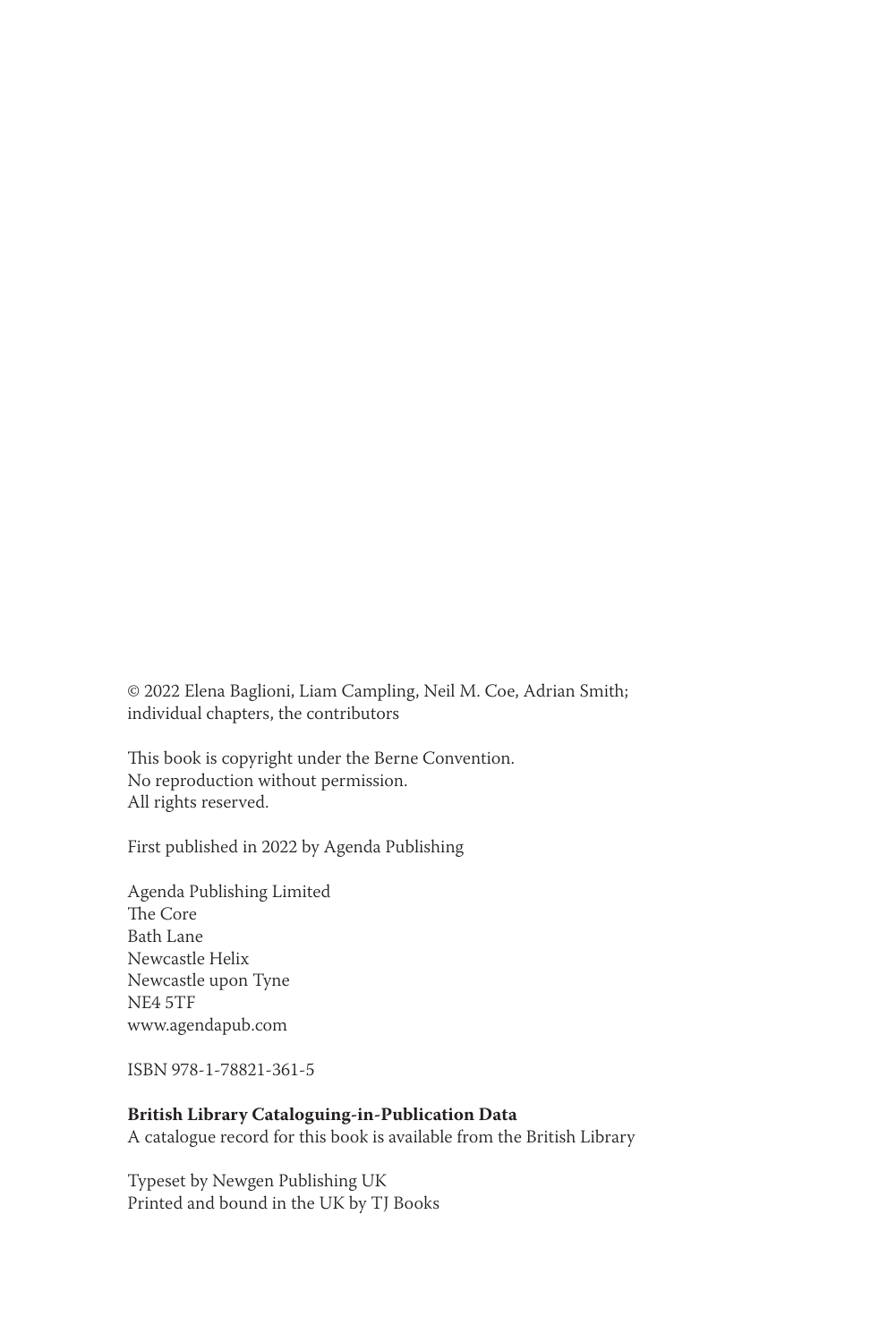# **CONTENTS**

|              | Acknowledgements<br>Contributors                                                                                                                                                                                | vii<br>ix    |
|--------------|-----------------------------------------------------------------------------------------------------------------------------------------------------------------------------------------------------------------|--------------|
| $\mathbf{1}$ | Introduction: labour regimes and global production<br>Elena Baglioni, Liam Campling, Neil M. Coe and Adrian Smith                                                                                               | $\mathbf{1}$ |
|              | <b>Part I - Antecedents</b>                                                                                                                                                                                     |              |
| 2            | Gendered labour regimes in global production<br>Jennifer Bair                                                                                                                                                   | 29           |
| 3            | Grounding labour regime analysis in agrarian political economy<br>Jens Lerche                                                                                                                                   | 45           |
| 4            | Modalities of labour: restructuring, regulation, regime<br>Jamie Peck                                                                                                                                           | 63           |
|              | Part II - Theoretical and Methodological Developments                                                                                                                                                           |              |
| 5            | Exploitation and labour regimes: production, circulation,<br>social reproduction, ecology<br>Elena Baglioni, Liam Campling, Alessandra Mezzadri,<br>Satoshi Miyamura, Jonathan Pattenden<br>and Benjamin Selwyn | 81           |
| 6            | Doing labour regime research with large-scale surveys<br>in Africa<br>Carlos Oya                                                                                                                                | 101          |
| 7            | Labour regimes and embodied labour<br>Sébastien Rioux                                                                                                                                                           | 121          |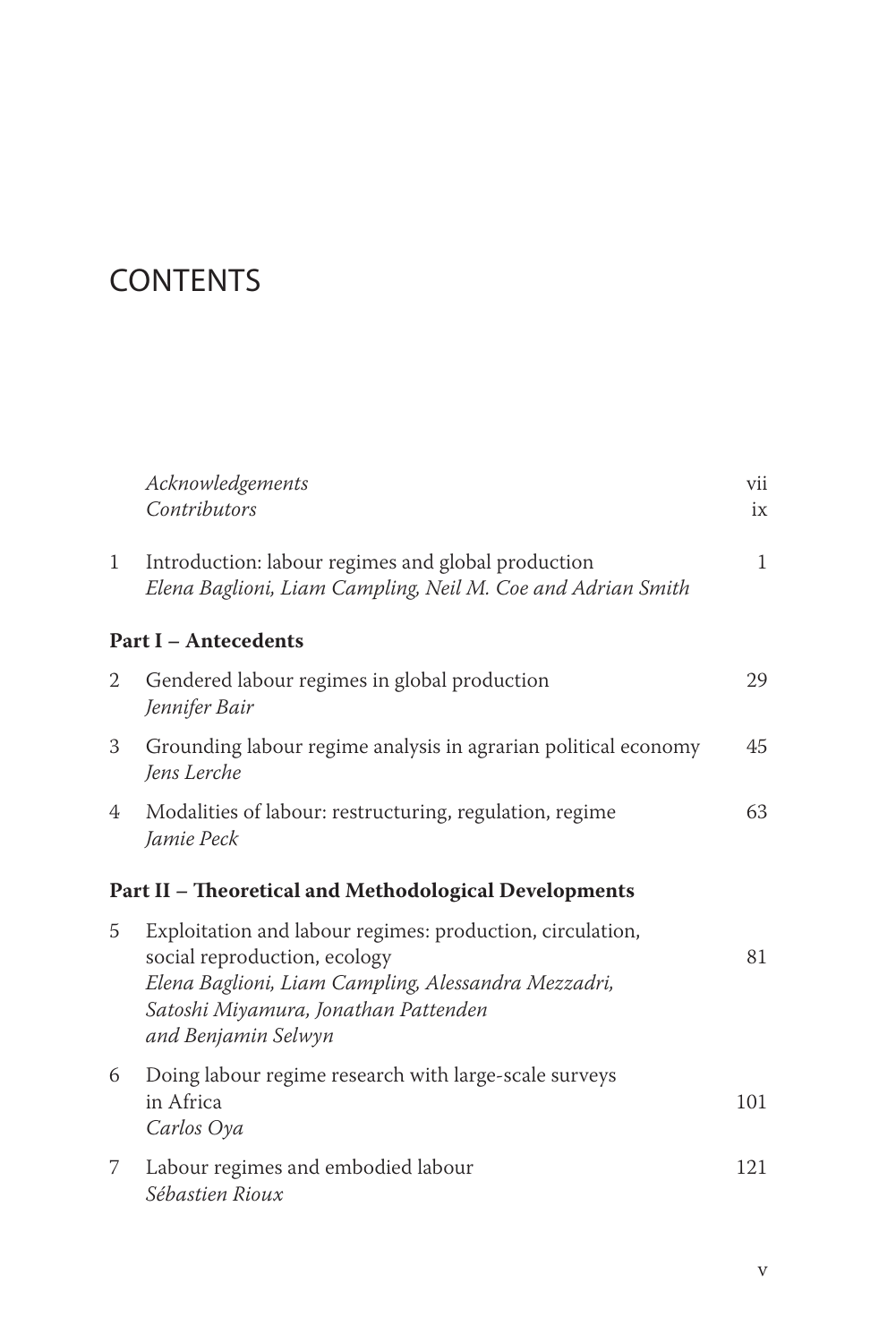| 8  | The continent of labour and uneven development: the making<br>of transnational labour regimes in east Asia<br>Dae-oup Chang                                            | 137 |
|----|------------------------------------------------------------------------------------------------------------------------------------------------------------------------|-----|
| 9  | Uneven despotization: labour regimes in glocal production<br>Stefanie Hürtgen                                                                                          | 155 |
| 10 | Labour regimes, social reproduction and boundary-drawing<br>strategies across the arc of US world hegemony<br>Kevan Harris and Phillip A. Hough                        | 173 |
|    | Part III - Doing Labour Regime Analysis                                                                                                                                |     |
| 11 | National labour control regimes and worker resistance<br>in global production networks<br>Mark Anner                                                                   | 191 |
| 12 | Transnational private regulation and labour regimes in<br>Indonesia and China<br>Tim Bartley and Neil M. Coe                                                           | 209 |
| 13 | International civil society organizations and the temporalities<br>of labour regimes: a case study from the Bangladeshi<br>apparel industry<br>Shyamain Wickramasingha | 229 |
|    | 14 Labour regimes and trade-based integration<br>Liam Campling, Adrian Smith and Mirela Barbu                                                                          | 247 |
| 15 | The world is a warehouse: racialized labour regimes<br>and the rise of Amazon's global logistics empire<br>Jake Alimahomed-Wilson                                      | 269 |
|    | 16 The dormitory regime revisited: time in transnational<br>capitalist production<br>Rutvica Andrijasevic                                                              | 285 |
|    | 17 "Just-in-time" migrant workers in Czechia: racialization<br>and dormitory labour regimes<br>Hannah Schling                                                          | 301 |
| 18 | Conclusion: mapping a research agenda for labour<br>regime analysis<br>Elena Baglioni, Liam Campling, Neil M. Coe and Adrian Smith                                     | 317 |
|    | Index                                                                                                                                                                  | 331 |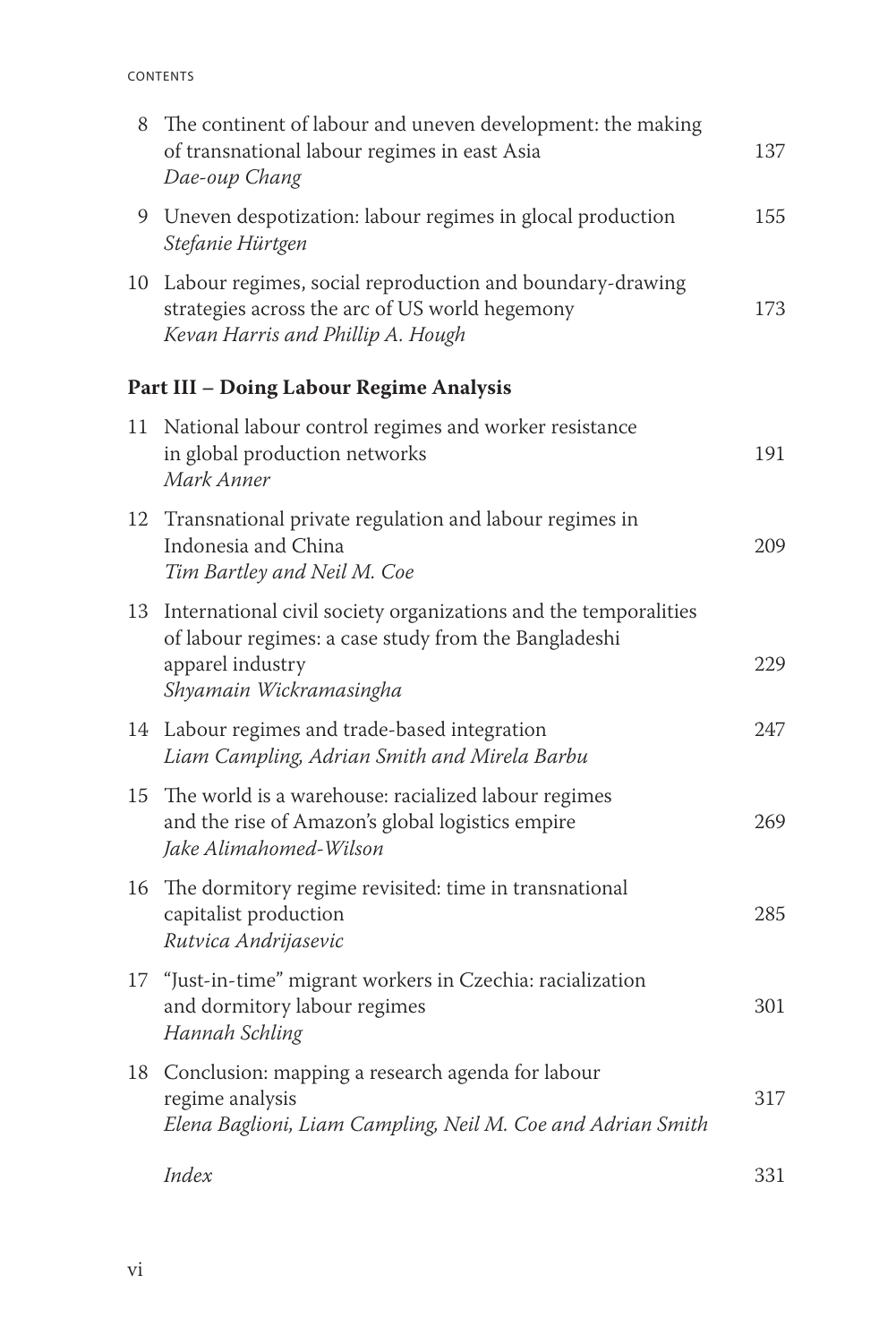### ACKNOWLEDGEMENTS

This book stems from the intersecting and ongoing efforts of the editors to theorize labour regimes, which provided the stimulus for a co-organized workshop in London in January 2019: "Conceptualising labour regimes and global production". The workshop saw presentations from around 20 established and early-career scholars working in the field, some of which have found their way into this collection. Importantly, the meeting served to deepen our collective discussions on this topic, and provided a platform from which to extend the coverage of the book by involving a range of other leading scholars working on various aspects of labour regime theories in different research contexts. As such, *Labour Regimes and Global Production* is designed to be a substantive collection of contemporary work that develops and deepens debate on the current scope and potential of labour regime analysis in understanding the dynamics of global production in contemporary capitalism. It draws upon, appraises and advances the rich and multidisciplinary lineage of work on the subject undertaken since the early 1980s. Our aim is for the book to make a foundational statement on the (re-)emerging conversations around labour regime analysis in a globalized economy.

We are very grateful to the Global Production Networks Research Centre at the National University of Singapore (GPN@NUS) in supporting the workshop and the research of Neil Coe via grant number R-109-000-183-646. Excellent administrative support has also been provided at GPN@NUS by Dione Ng, Muhammad Yusuf Bin Osman and Paige Nguyen. We are also very grateful to Queen Mary University of London's Centre on Labour and Global Production, which is funded by the School of Business and Management and Faculty of Humanities and Social Sciences, and integrates researchers in the School of Geography. We would like to thank all the workshop attendees who are not represented in the pages that follow, for the excellent ideas, discussion and debate during the workshop and afterwards: Steffen Fischer, Martin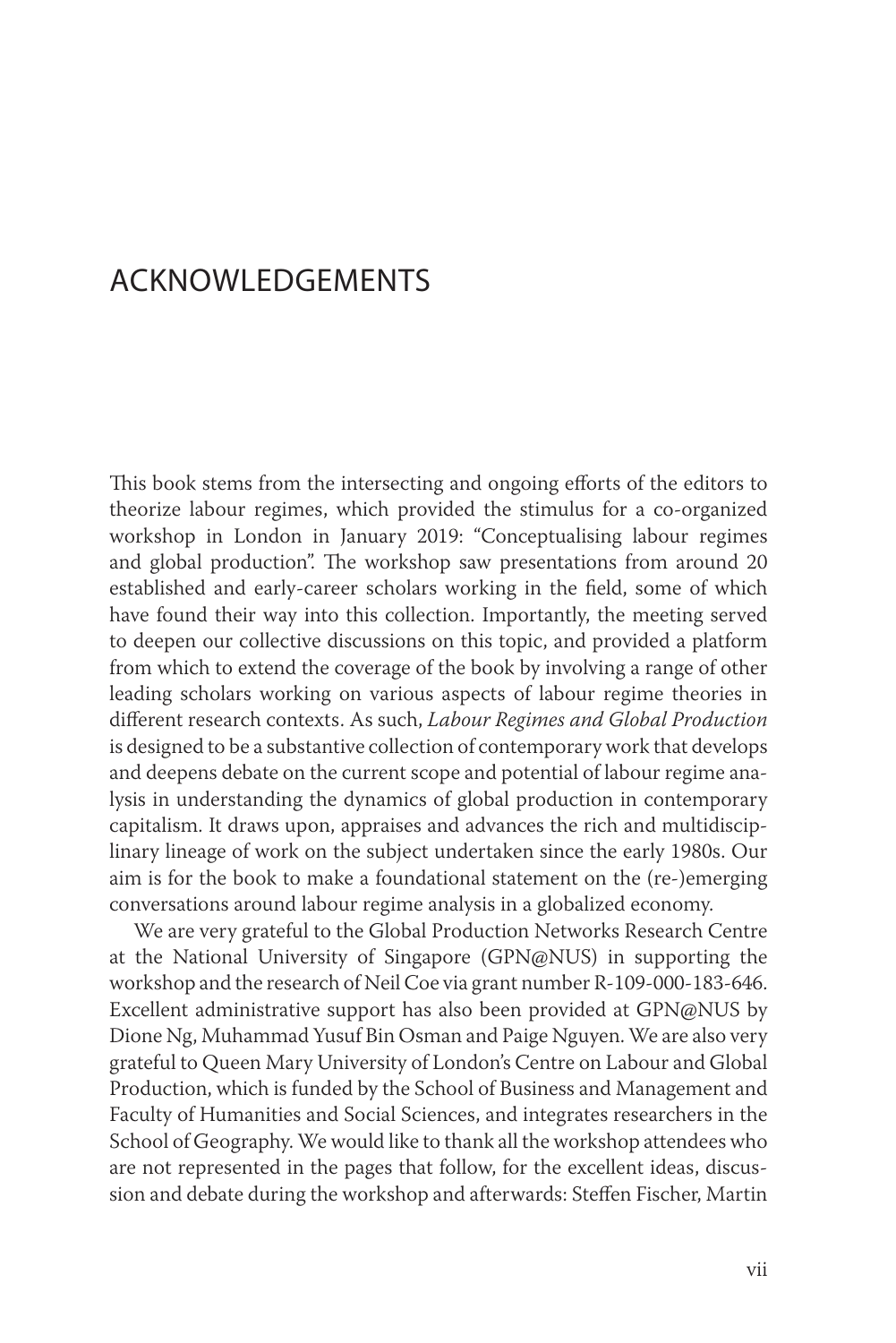Hess, Carlo Inverardi-Ferri, Elisa Greco, Jonathan Jones, Siobhan McGrath, Kirsty Newsome, Helena Pérez Niño, Zafer Ornek and Rosie Rawle. Two of us – Adrian Smith and Liam Campling – would also like to thank Steffen Fischer for the years of extensive conversations in connection with his thesis on labour regimes in Liberia's iron ore and rubber industries.

At Agenda Publishing, we thank Alison Howson and Steven Gerrard for their enthusiastic support for this project from the outset and their understanding as the Covid-19 pandemic inevitably caused timelines to slip somewhat. Mike Richardson provided expert professional copy-editing, Helen Flitton managed the production process very efficiently and Zafer Ornek did a sterling job in compiling the index to the book. Likewise, we thank the series editors – Brett Christophers, Rebecca Lave, Jamie Peck and Marion Werner – for their support, with particular thanks to Marion for her careful and constructive reading of the draft manuscript.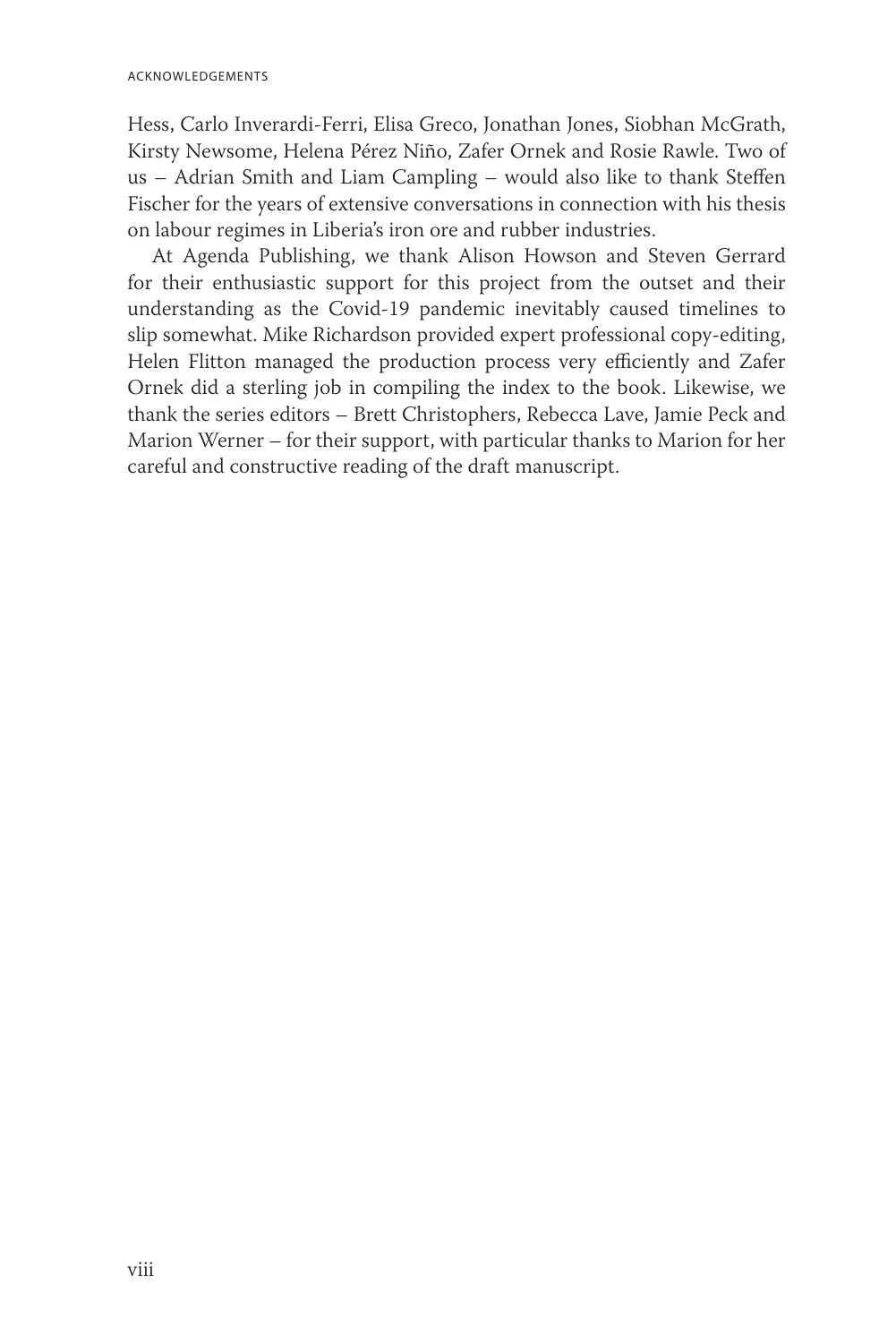# **CONTRIBUTORS**

**Jake Alimahomed-Wilson** is Professor of Sociology at California State University, Long Beach.

**Rutvica Andrijasevic** is Associate Professor in International Migration and Business at the University of Bristol.

**Mark Anner** is Professor of Labor and Employment Relations, and Political Science, at Pennsylvania State University.

**Elena Baglioni** is Senior Lecturer in Global Supply Chain Management at Queen Mary University of London.

**Jennifer Bair** is Professor of Sociology at the University of Virginia.

**Mirela Barbu** is Lecturer in Logistics and Supply Chain Management at the University of Sussex.

**Tim Bartley** is Senior Lecturer in Sociology at Stockholm University and Professor of Sociology at Washington University in St. Louis.

**Liam Campling** is Professor of International Business and Development at Queen Mary University of London.

**Dae-oup Chang** is Professor of Global Korean Studies at Sogang University.

**Neil M. Coe** is Professor of Economic Geography at the National University of Singapore.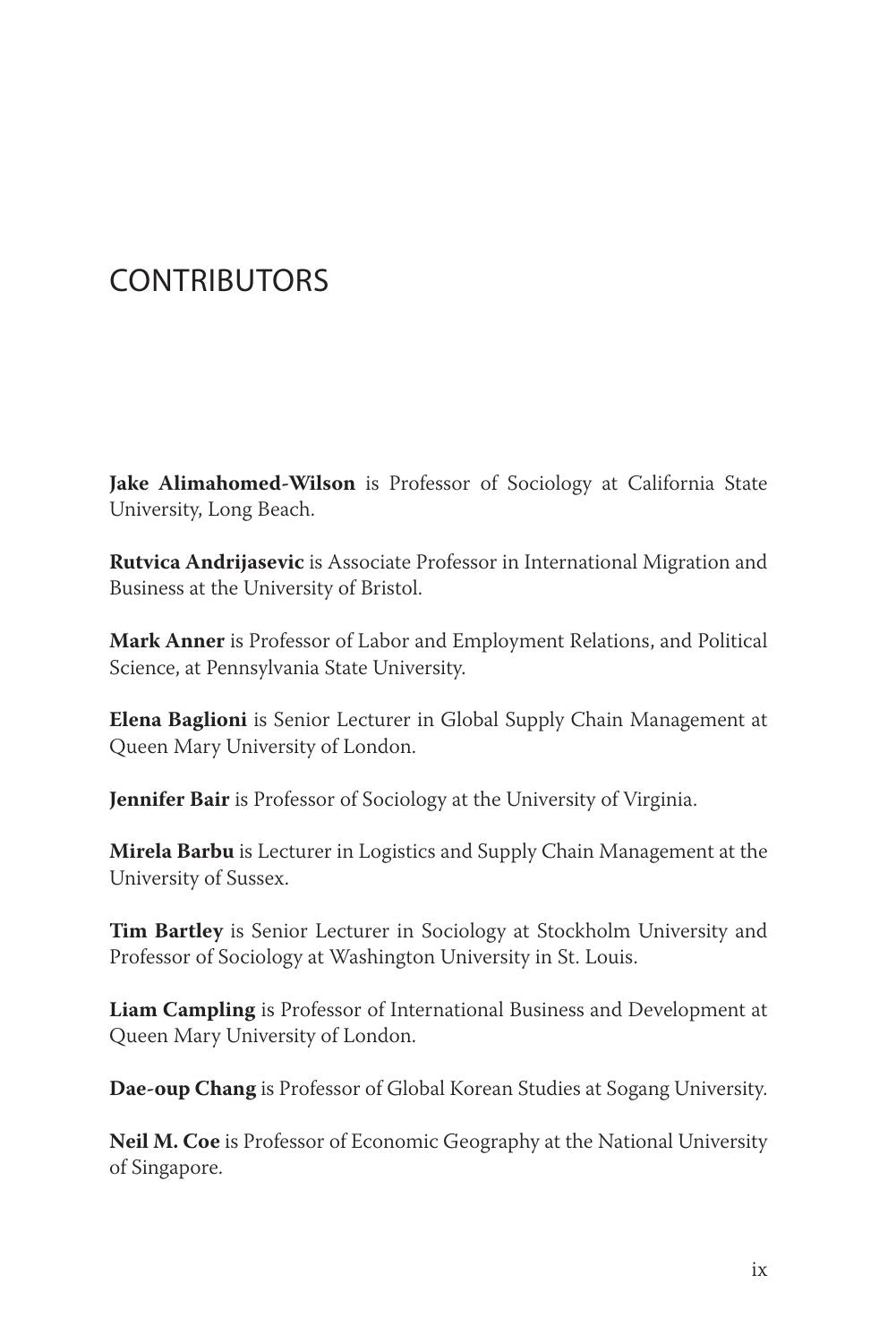**Kevan Harris** is an Assistant Professor in the Department of Sociology at the University of California, Los Angeles.

**Phillip A. Hough** is an Associate Professor in the Department of Sociology at Florida Atlantic University.

**Stefanie Hürtgen** is an Assistant Professor in the Department of Geography and Geology at the University of Salzburg.

**Jens Lerche** is Reader in Agrarian and Labour Studies at SOAS, University of London.

**Alessandra Mezzadri** is Senior Lecturer in Development Studies at SOAS, University of London.

**Satoshi Miyamura** is Senior Lecturer in the Economy of Japan at SOAS, University of London.

**Carlos Oya** is Professor of the Political Economy of Development at SOAS, University of London.

**Jonathan Pattenden** is Associate Professor in Development Studies at the University of East Anglia.

**Jamie Peck** is Canada Research Chair in Urban and Regional Political Economy at the University of British Columbia.

**Sébastien Rioux** is Associate Professor in the Department of Geography at the Université de Montréal, and Canada Research Chair in the Political Economy of Food and Wellbeing.

**Benjamin Selwyn** is Professor of International Relations and International Development at the University of Sussex.

**Hannah Schling** is a Lecturer in the Human Geographies of Work and the Economy at the University of Glasgow.

**Adrian Smith** is Professor of Human Geography at Queen Mary University of London.

**Shyamain Wickramasingha** is a Visiting Research Fellow at the Institute of Development Studies, United Kingdom.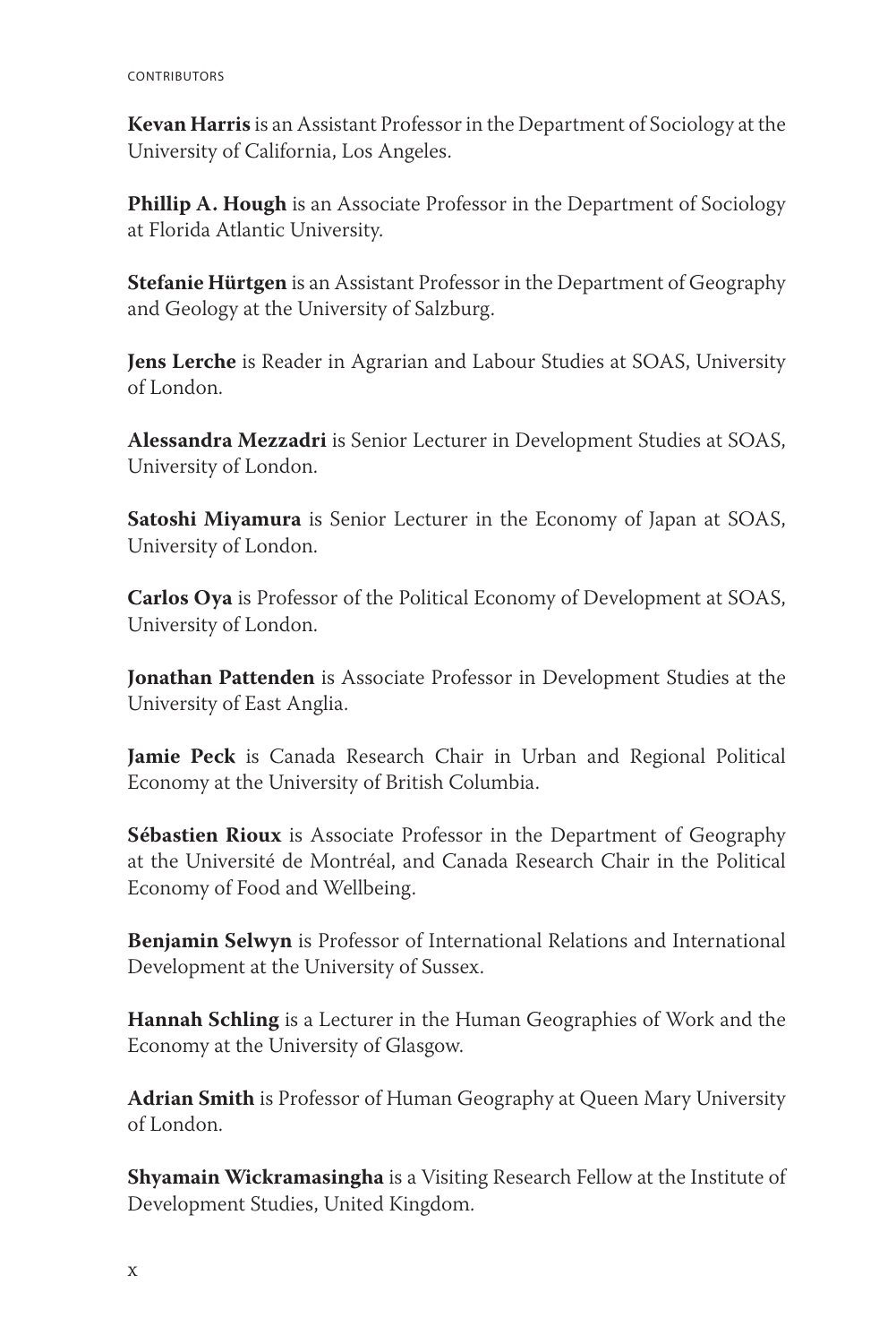### CHAPTER 1

## INTRODUCTION: LABOUR REGIMES AND GLOBAL PRODUCTION

*Elena Baglioni, Liam Campling, Neil M. Coe and Adrian Smith*

#### LABOUR REGIMES AND GLOBAL PRODUCTION: INTELLECTUAL CONTEXTS

Huge strides have been made in recent decades in our understanding of the networked and dynamic forms of capital accumulation in the world economy. Ranging across foundational work on the new international division of labour (NIDL) to more recent global production network (GPN) and global value chain (GVC) analyses, such work has enabled an enhanced understanding of the ways in which more globally integrated economies have developed and become consolidated. Until recently, however, this work has been more silent in terms of understanding both the employment and the labour consequences of these changes, and also the role that labour plays in the structuring and formulation of landscapes of accumulation. Although it is possible to diagnose a growing "awareness of the different forms of labour" enrolled into global production structures (Taylor *et al.* 2015: 9), alongside growing attention to social upgrading, the rights and voice of labour, and labour agency (Ramamurthy 2000; Barrientos, Gereffi & Rossi 2011; Coe 2015), we still see a tendency towards a capital-centric narrative focused on firms as the key agents and actors in global production systems.

Our approach in this collection is to recentre the analysis of global capitalism on the *labour regime* as the core of networked, scalar systems of economic integration and production. At its core, a labour regime signals the combination of social relations and institutions that bind capital and labour in a form of antagonistic relative stability in particular times and places. This recentring is important both analytically and politically. Analytically, it refuses to privilege any single site in a global production system but, rather, sees the labour regime as the societal framework through which capitalist accumulation at a world scale becomes possible. Politically, it positions labour at the heart of questions about how we understand and approach the global economy. By understanding and locating different forms and modes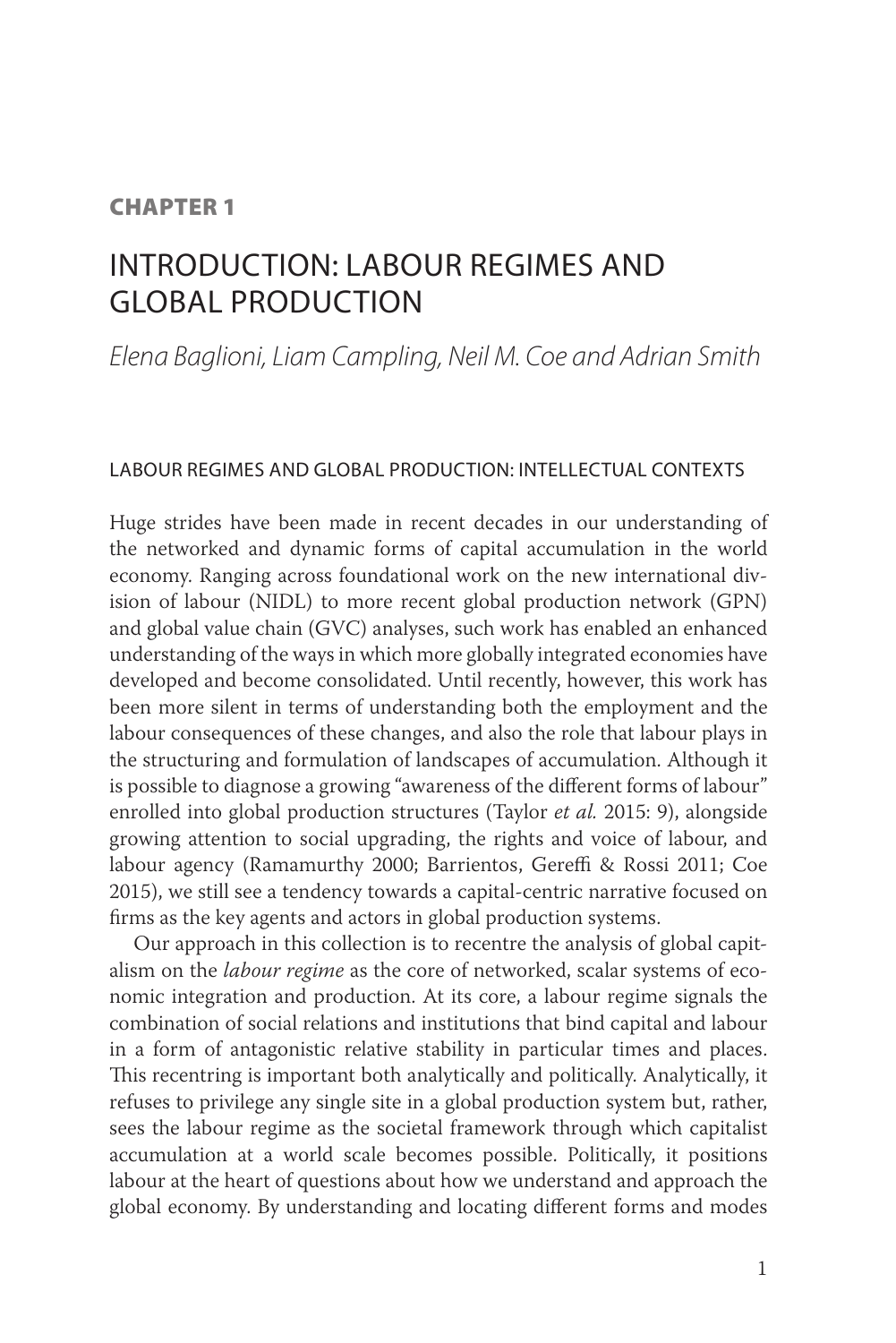of work, labour regime analysis seeks to defetishize exploitation as a first step for building relationships of commonality between workers who are, seemingly, often disparate, including those whose labour is frequently "hidden" in informal or household economies. Labour regimes analysis exposes the multiple threads linking different workers both within systems of global production and also across workplaces, regions and countries, thereby indicating avenues for building new solidarities.

The literature on the *impacts* of global production on labour is several decades old and spans many disciplines, notably development studies, economic anthropology, human geography, labour studies/industrial relations, political science and sociology. This literature is replete with time- and placespecific case studies of the differentiated outcomes of enrolling in global production for workers of different types. More recently it has emphasized the potential for workers to improve their conditions of existence through exerting different forms of individual and collective agency, as well as advancing deep historical accounts studying processes of change in capitalist production, such as in the field of global labour history. In parallel, since the mid-1990s, analysis of the underlying production structures in terms of new international divisions of labour has given way to work on global value chains/production networks that captures the spatially and organizationally fragmented nature of much contemporary commodity production. Connections started to be forged between these two strands in the 2000s (e.g. Smith *et al*. 2002; Bair & Ramsay 2003; Palpacuer & Parisotto 2003; Selwyn 2007; Cumbers, Nativel & Routledge 2008), and the conversation has broadened and deepened subsequently (e.g. Pickles & Smith 2016; Mezzadri 2017; Werner 2016). This work has revealed the interdependences between worker positionality in global production networks and the particular social and institutional milieux in which they live and work. Newsome *et al.* (2015), in turn, use labour process theory as a window onto these interactions in and through the coordinated but geographically distributed functions of global production networks.

What these works lack, however, is a systematic theorization of the intersections between the workplace and wider social institutions and processes, and they have not tapped the potential of labour regime analysis for advancing this agenda. In our diagnosis, such analysis has the potential to make a unique contribution through effectively bridging the dynamics of territorialized labour systems and global production structures. This impulse builds upon a significant resurgence of interest in the theorization of labour regimes in a range of interdisciplinary areas, including critical development studies, economic geography and employment relations, among others. This has partly taken the form of a concern to understand the role that labour regimes play in the structuring, organization and dynamics of global systems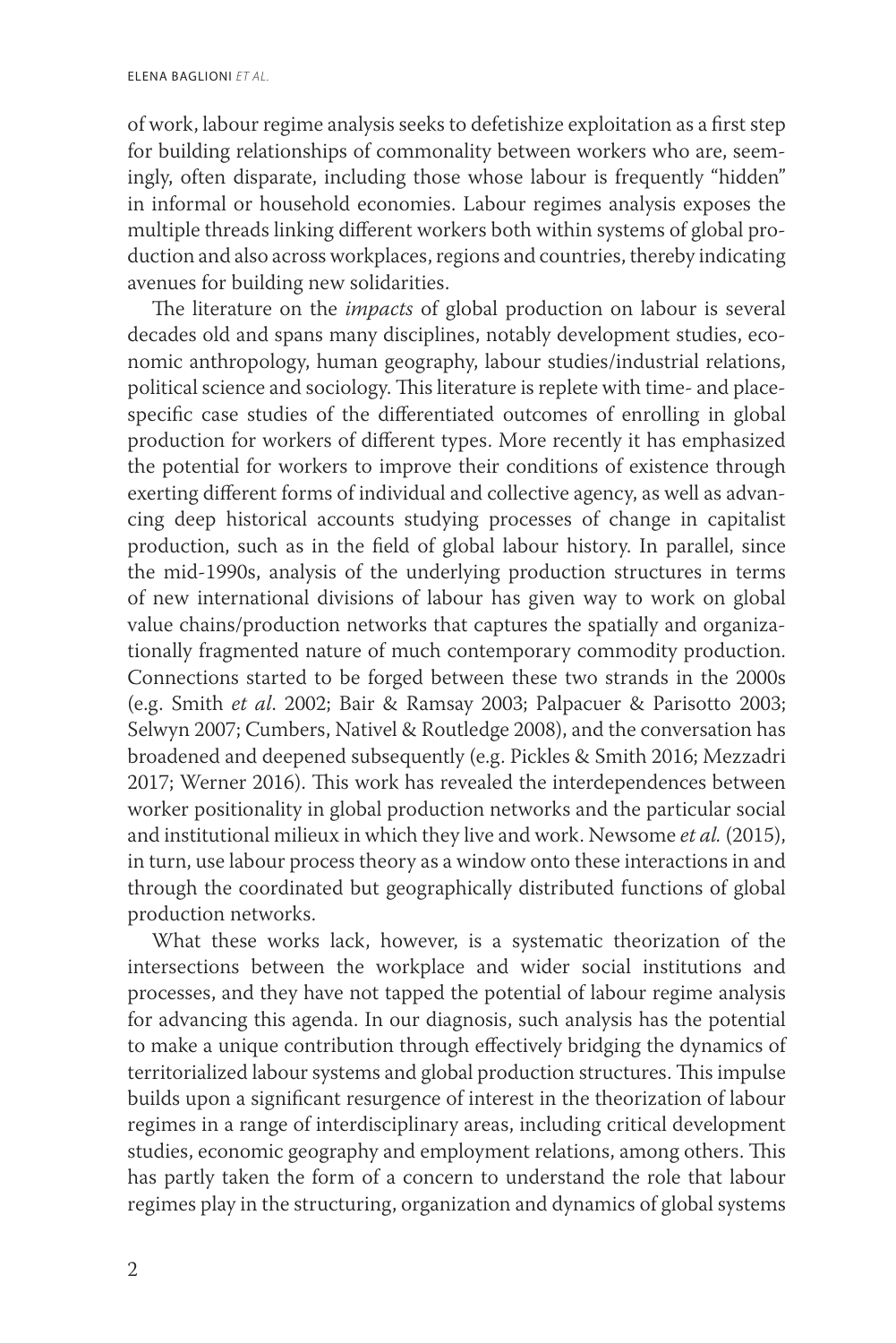of production and reproduction. Labour regimes are seen as historically formed, multi-scalar phenomena resulting from the articulation of struggles over local social relations, and their direct or indirect intersections with the commercial demands of lead firms in global production networks and with the gendered and racialized politics of social reproduction. As the following section elaborates, however, the notion of a labour regime has a long heritage that can be traced to debates in the 1970s and 1980s in development studies, feminist political economy, industrial relations and political sociology, and in labour geography in the 1990s. This book, therefore, seeks to develop this emerging field of intellectual enquiry by examining the nature, role, constitution and dynamics of labour regimes in globalizing capitalism.

But why labour regimes? In taking seriously Thompson and Smith's (2009) call for labour process theory to incorporate but simultaneously move beyond distinct workplaces, a labour regimes approach introduces the variegated scales of political-economic and socio-cultural relations, processes and contexts that produce and reproduce networks of workers dispersed across spaces and places from the local to the global (Bernstein 2007; Taylor & Rioux 2018). As Pattenden (2016) argues, in a development of Banaji (2010), the labour regime is a useful mediating category between the day-to-day labour processes of a particular workplace with its diverse "forms of exploitation" and the more abstract "general forms of domination" under capitalism. It also offers the potential for significant analytical purchase on how labour control and governance mechanisms, promulgated "vertically" through inter-firm interactions within global production networks, interact with more territorial or "horizontal" systems of labour regulation to ultimately shape labour conditions and potentialities (e.g. Locke 2013).

But, if a labour regime can only ever be understood through its particular historical-geographical configurations and, as such, has to be analysed empirically, to what extent can we theorize the category further than what is currently in place? Is it the case that the thorny methodological issue of any particular labour regime's analytical bordering (where it stops and starts) can be defined only in relation to the types of questions being asked? This book engages with a range of questions at the heart of labour regime analysis, which include: how can we theorize labour regimes in the context of longrun historical processes of colonization and the spatially uneven deepening of global capitalist relations of production; to what extent do labour regime concepts enable the development of comparative analysis of different but interconnected political-economic formations; how do labour regimes develop in distinct and similar ways in relation to contrasting global production systems; how do we make sense of the reproduction and control of specific labour processes in discrete places and industries; and to what extent does labour regime analysis provide a synthetic framework for understanding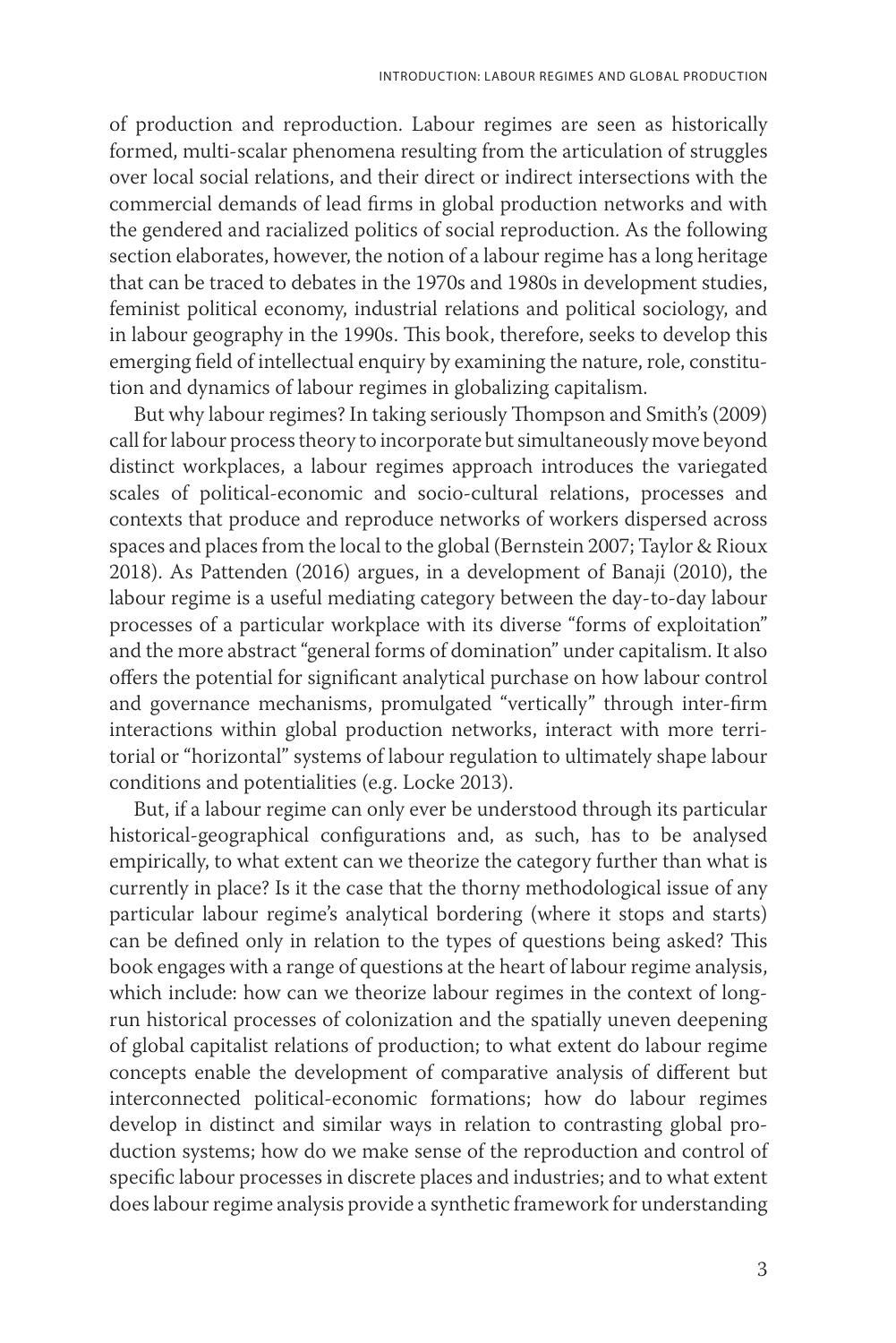the political economy of contemporary capitalism? In short, the book contributes politically to putting workers – their organizations, regulation and (re)production – at the centre of global production.

### LABOUR REGIMES: HISTORICAL EVOLUTION OF A CONCEPT

The notion of the "labour regime" – alongside associated terms such as "workplace regimes" and "production regimes" – crops up repeatedly in contemporary social science. In many cases, however, it is used in somewhat broad and descriptive terms, to simply capture the varied experiences of labouring in the global economy, or as a synonym for national-level systems of industrial relations and employment regulation. The result of this multiplication of uses of the concept is that it can lead to quite general and often elusive definitions of labour regimes. Bair (2019: 488), for instance, defines a labour regime as "the dominant way in which labour is recruited, compensated, and disciplined", while Li (2017: 247) describes how the term refers to "the assemblage of elements that set the conditions under which people work". In this section, we introduce a series of studies that have sought to use, or "put into practice", the labour regime in more conceptually precise terms. To do so, we delimit three phases of work dating back to the 1980s, using the varied geographical scales through which the concept is deployed as a loose organizing device. It is important to recognize that all labour regime analysis is multiscalar to a certain extent, so here we are primarily focused on identifying different emphases and analytical priorities. Many of the themes we sketch out in this introduction are more fully developed through the richness and conceptual development of the chapters that follow.

### *Phase 1: the workplace in national context*

The work of Michael Burawoy (1979, 1983, 1985) is foundational to the labour regimes approach. As such, his ideas are engaged with frequently in the chapters that follow (see especially Peck in Chapter 4), meaning that only a brief introduction is required here. In his critiques of Braverman's (1974) germinal work on deskilling and capitalist labour processes, Burawoy (1985) sought to extend consideration of labour control beyond the workplace to include the wider "politics of production". What he termed "factory regimes" were therefore forged at the intersection of the politics associated with the labour process – i.e. the workplace struggles between employers and workers – and the wider "political apparatus" of the state in terms of its labour market interventions and regulations. Of particular importance here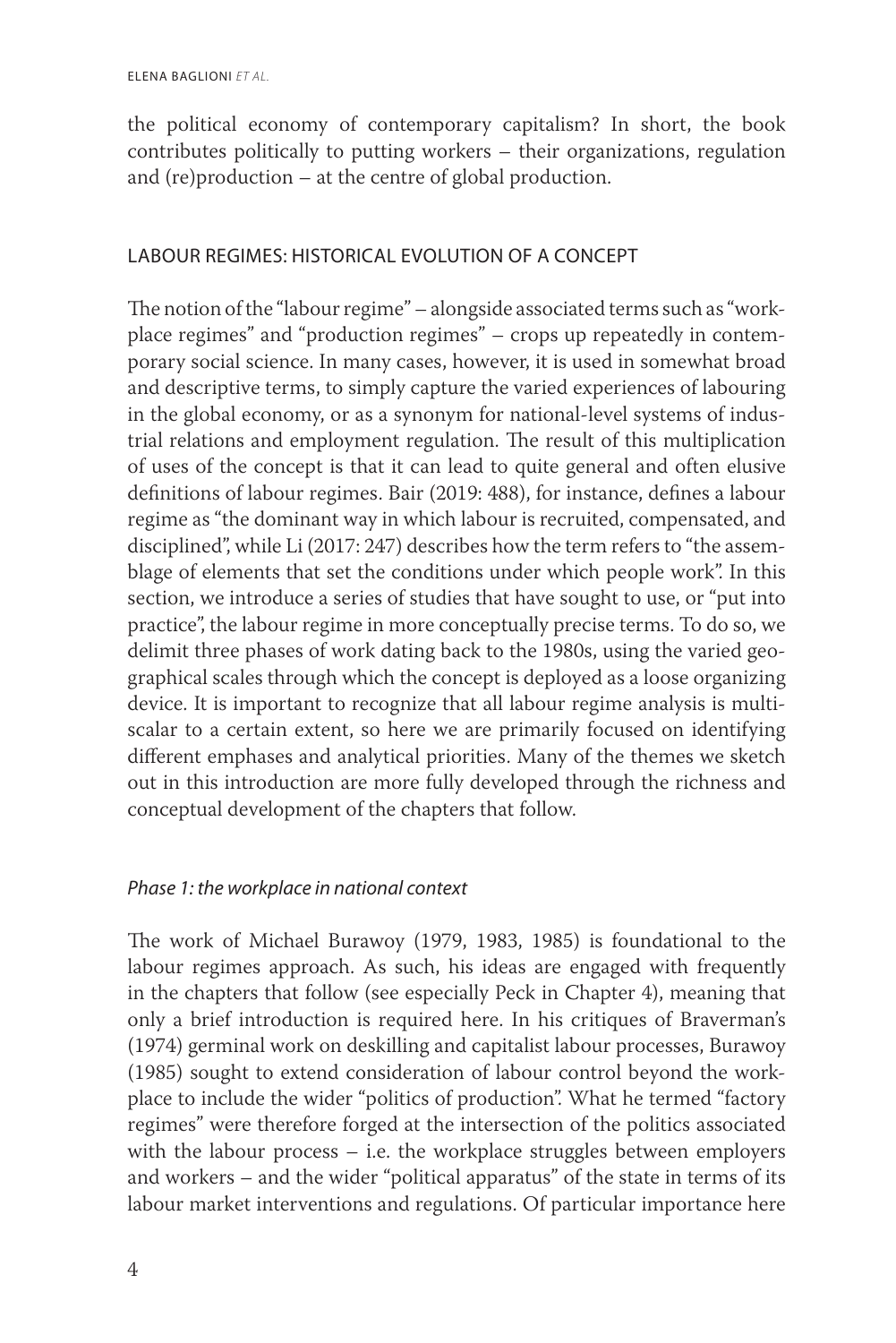were the efforts of the state to provide basic welfare and social safety nets, and to mitigate the effects of harsh labour control strategies through establishing and upholding employment regulations and collective bargaining rights. At the heart of Burawoy's (1979) concern was the question of how forms of consent in the labour process were "manufactured" via the development and deployment of different regimes.

Burawoy thus conceptualized differences in factory regimes as being shaped by four intersecting dynamics, namely the labour process, the nature of market competition, the reproduction of labour power and state intervention – with the latter two being of particular importance (McKay 2006). Drawing on detailed empirical work at the factory level, he distilled five different types of factory regimes. In addition to *company-state regimes*, in which workers are entirely reliant on the employer for their social reproduction, and the regimes of *bureaucratic despotism*, associated with state socialism, Burawoy famously distinguished between *despotic regimes*, in which there is little or no state support to workers beyond that provided by employers; *hegemonic regimes*, in which welfare states provide assistance in the domain of social reproduction, and workers also benefit from a strong union movement; and the early contours of a regime of *hegemonic despotism* – which we would now associate with neoliberal globalization - in which labour becomes subordinated to the interests of expansive capital accumulation in a process of competitive undermining of labour standards and salaries (see, in particular, Chang, Hürtgen and Anner in Chapters 8, 9 and 11, respectively).

Burawoy's work has been especially influential because of the way it allows analysis to bridge the scale of the workplace – the traditional locus of labour process approaches – and the national political-economic contexts in which they are embedded. Put another way, the factory regime connects "the micropolitics of the workplace and the macro-politics of the state" (Knutsen & Hansson 2010: 159). It has inspired a range of studies of workplace labour regimes that continue to this day, ranging across, for instance, the workplace regimes associated with the logistics industry in northwest Europe (Dörflinger, Pulignano & Vallas 2020) to the construction industry in China and India (Suresh 2010) and Africa (Wethal 2017). In this latter context, for example, Fei (2020) profiles the bifurcated "compound" labour regime associated with Chinese construction projects in Africa, which uneasily combines expatriates housed in segregated residential spaces with a precarious local workforce. Over time, and as we shall return to shortly, these studies have shown increasing attentiveness to global competitive dynamics and the distinctiveness of the labour control strategies associated with foreign investors. Indeed, Burawoy (1998) himself has argued that factory regimes and their national contexts need to be integrated more with "international forces".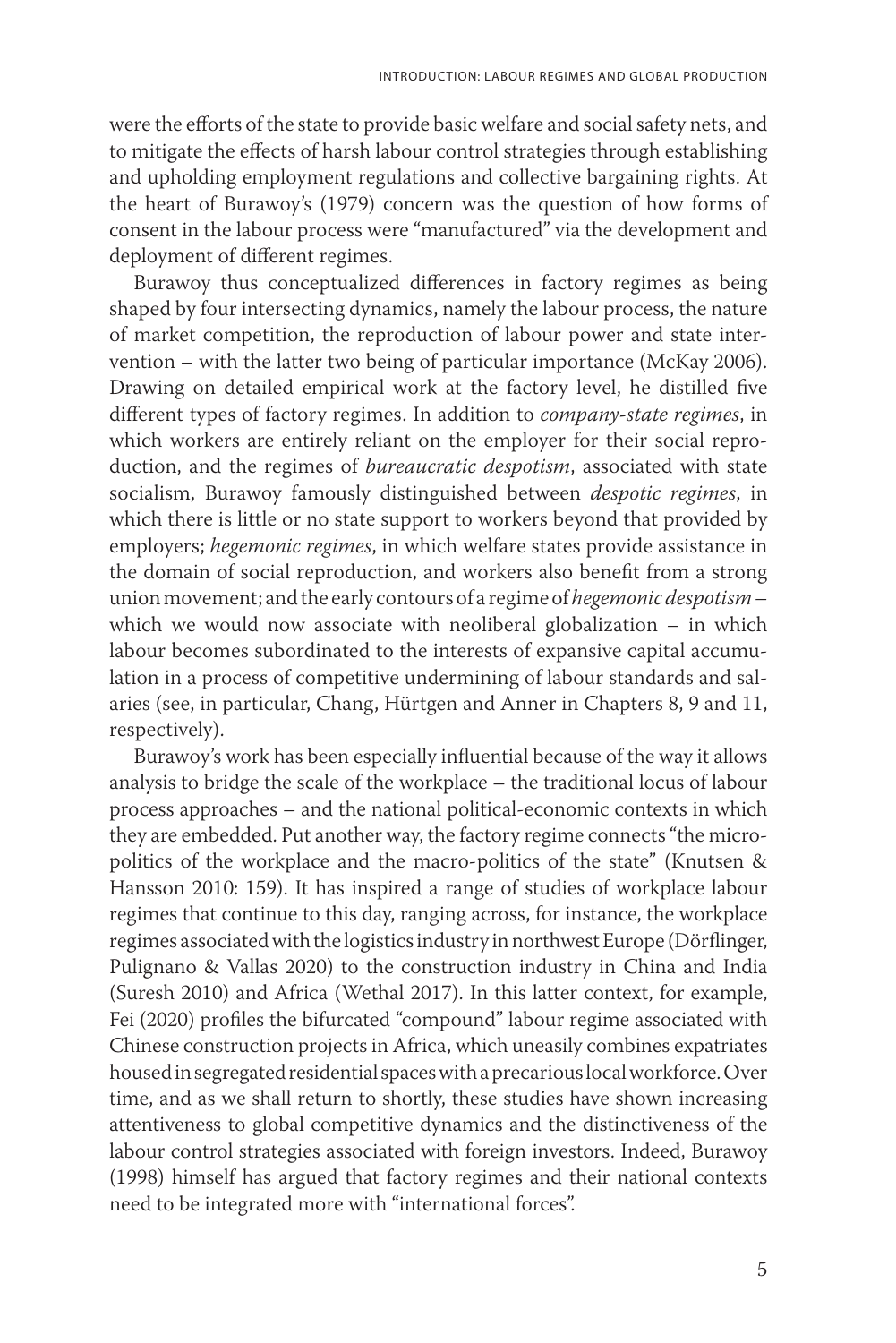A step in this direction was already taking place, however, within two parallel but interconnected bodies of work that were developing from the late 1970s, one within development studies and one within feminist political economy. Both deployed a hierarchical understanding of global capitalism and examined labour regimes across colonial and postcolonial Africa, Asia and Latin America. Within development studies, and through the lens of agrarian political economy, the main focus was on rural labour regimes (see Chapter 3 by Lerche, for more detail), itself a reflection of the ways in which global capitalism incorporated vast tracts of the global South. Notably, Bernstein (1988a, 2007) sought to differentiate between different kinds of colonial labour regimes, which he defines broadly as "different methods of mobilising labour and organising it in production, and their particular social, economic and political conditions" (1988a: 32). In distinguishing between four types of labour regimes – forced labour, semi-proletarianization, petty commodity production and fully fledged proletarianization – he was able to profile how these foundations underpinned different kinds of capitalist transitions in the colonial and postcolonial periods.

Here the notion of labour regime served to highlight "how the making of colonial economies entailed the braking of pre-colonial economies and that the essential mechanism of this process was *restructuring the uses of labour* within a developing international division of labour" (Bernstein 1988a: 39, emphasis added). Colonial labour regimes were, first and foremost, racialized divisions of labour enforced through an arsenal of economic and extra-economic forces. Importantly, they "were the outcomes of processes of struggle" (Bernstein 1988a: 41), expressing the colonial "labour problem" – i.e. the resistance of the colonized against brutal capitalist discipline that served to structure working lives, livelihoods and social reproduction around market forces. When the colonized were able to retain some means of production – crucially, but not always, land and household labour – the notion of the labour regime was important to highlight that these forms, often seen as "subsistence-like production" or "pre-capitalist", and their associated intrahousehold relations, were in fact the product of capitalist penetration into the countryside and therefore had to be investigated from this perspective (Gibbon & Neocosmos 1985; Bernstein 1988b). This understanding of labour regimes was therefore fully cognizant of the difference between "modes of production" and the diversity of "forms of exploitation" that can exist under a mode of production, as spelled out by Banaji (1977) and as remains foundational to contemporary labour regime analysis. Indeed, this interest in rural and agricultural worksites resonates today, as seen, for instance, in work on flexible oil palm labour regimes in Mesoamerica (Castellanos-Navarrete, Tobar-Tomás & López-Monzón 2019) and on colonial and contemporary plantation labour regimes in Indonesia (Li 2017; Pye 2017), among others.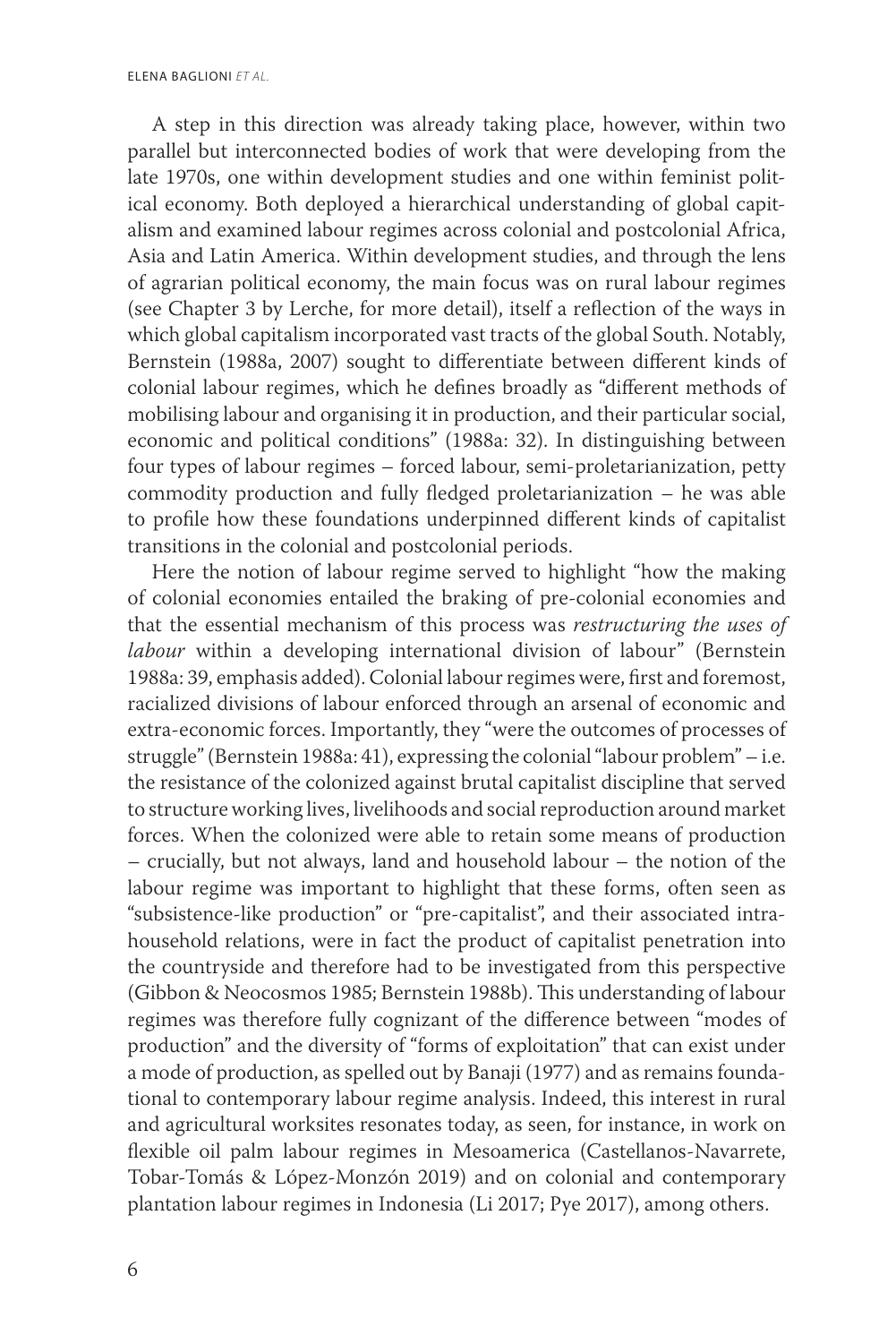Parallel to analyses of factory and colonial regimes, a prolific strand of feminist scholarship across agrarian and global political economy was at the same time de facto investigating the gendered nature of labour regimes underpinning the globalization of production (see Chapter 2 by Bair). Without explicitly using the concept of labour regime, this scholarship was nonetheless in conversation with the works of Braverman, Burawoy and Fröbel, Heinrichs and Kreye. Answering the question "Why then do women increasingly become the bearers of labour so defined?" (Fernández-Kelly 1983: 152) required sourcing all the key ingredients of labour regime analysis: relating different *dynamics* (exploitation and subordination), *territories* and *institutions* (the household, the village, the state, the local/global interactions inherent to the export economy) and *temporalities* (precolonial, colonial and postcolonial relations of production and reproduction). For Bair (2010), the female face of global production that emerged from this work is simultaneously "contingent and patterned". In other words, this literature demonstrates that the creation of difference across gender, race, and ethnicity lay at the heart of labour regimes, bridging the transition from the "old" international division of labour structured around primary commodity exports from the global South to the "new" one, which also incorporated standardized manufactured goods (e.g. Young, Wolkowitz & McCullagh 1981; Nash & Fernández-Kelly 1983).

This early feminist labour regime analysis was influenced by different Marxist strands and engaged with debates on modes of production and the relation between production and reproduction (e.g. O'Laughlin 1977; Mackintosh 1977; Young 1978; Beneria 1979) and the value of housework (Dalla Costa & James 1972; Federici 1975). Within feminist agrarian political economy, a careful analysis of the peasantry and household relations was already showing different forms of exploitation *within* capitalism and arguing that vast tracts of workers and women in the South endured a *marginal* as opposed to a "formal" or "real" subsumption to capital: they constituted those masses fully integrated into capitalism but also fully in charge of their own reproduction – i.e. a population selling products and labour power below any minimum subsistence level (Bennholdt-Thomsen 1982; von Werlhof 1983). Much of feminist global political economy was examining the multiple forms and hidden relations of work accompanying the new global assembly line emergent from the 1970s onwards with the explosion of manufacturing GVCs. Overall, these analyses were intrinsically historical and multi-scalar, as the effort to understand the gendered nature of global production required investigating the capitalist transformation of production and reproduction *while* situating this transformation globally, both geographically and theoretically (drawing from the works of Luxemburg, Wallerstein, Amin and Mandel, among others). The "world market factory" and "runaway shops" (Elson & Pearson 1981; Safa 1981) and their counterparts in the "world market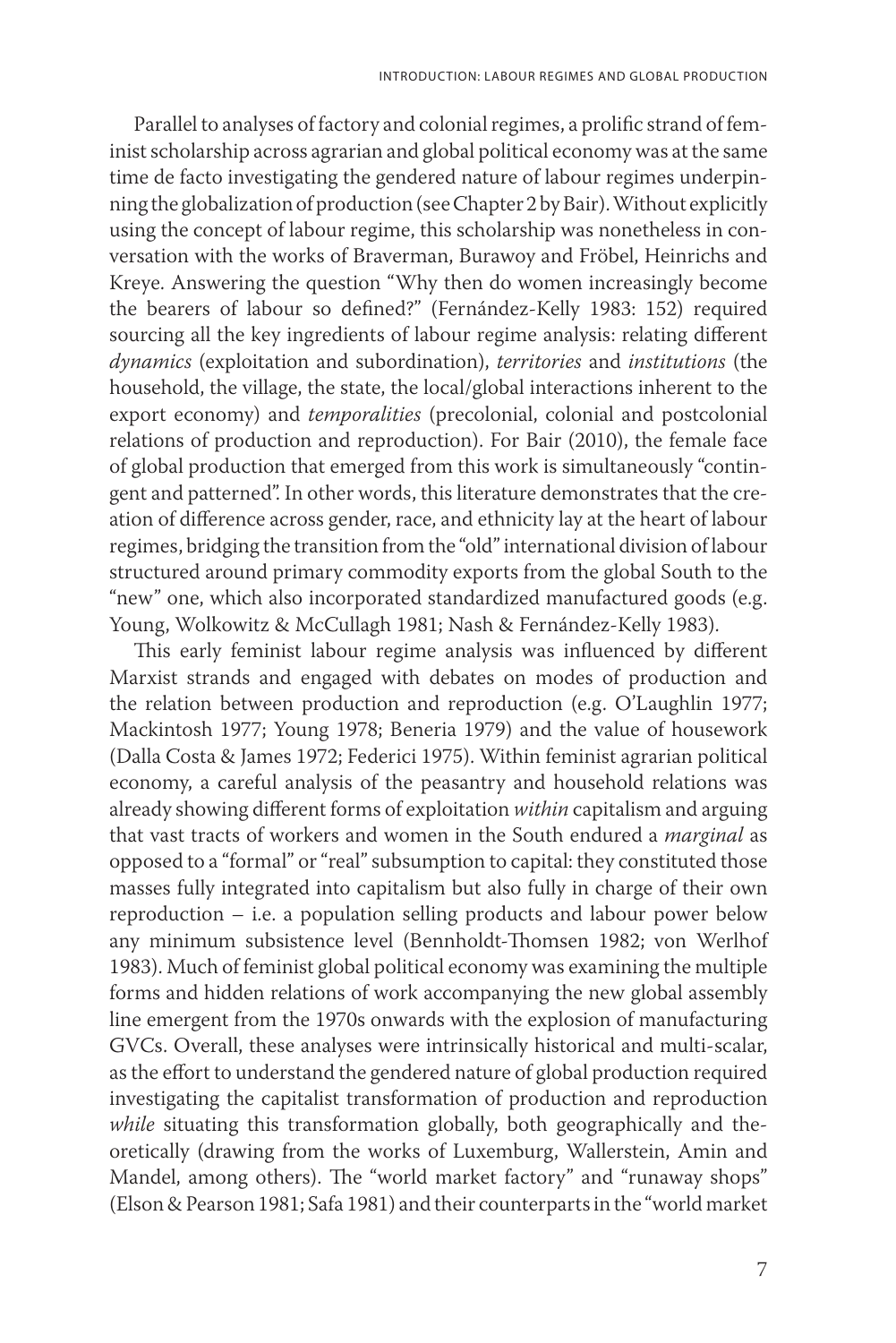plantation and outgrower schemes" depended upon armies of female workers produced by the different ways capitalism had transformed and reconstituted pre-existing social relations (Afonja 1981; Mackintosh 1981), often through processes of *housewifization* (Mies 1982, 2014). This work was thus critical in starting to reveal some of the most invisible social relations within labour regimes – i.e. their gendered discursive and ideological components. The dogmas of docility, acquiescence, permanent availability and cheapness were deconstructed and the relations between the discursive/ideological and material dimensions of exploitation were demonstrated. Although this literature largely failed to inform and expand the boundaries of labour regime analysis at the time, as we will see shortly, elements of this tradition are now experiencing a revival in a new generation of studies that integrate labour regime and social reproduction analyses.

### *Phase 2: inserting the local/regional scale*

A second phase of work on labour regimes emerged in the 1990s, initiated largely by economic geographers seeking to understand the social formation and distinctiveness of local labour markets (Peck 1989; Hanson & Pratt 1992). In contrast to prevailing theories of labour market regulation and segmentation, which were largely aspatial and articulated primarily at the national level, there was a growing recognition that labour markets were spatially differentiated and formulated more locally (i.e. at subnational scales). This "localness" was seen to derive from two main sources (Peck 1996). On the one hand, labour market dynamics are locally constituted through unique intersections of labour demand structures and labour supply structures (the "production–reproduction" dialectic), intersections that have been shown by Hanson and Pratt (1995) to be highly gendered. On the other hand, labour market institutions vary geographically in terms of their structure, their functions and the local impacts of their strategies (the "regulatory" dialectic). In sum, local labour markets were each seen as a "*geographically specific institutionalization of labor market structures, conventions, and practices*, providing unique contexts against which the strategies of labour market actors are formulated" (Peck 1996: 266, emphasis in original). This perspective resonated with an ongoing research agenda prompted by Massey's (1984) seminal work on spatial divisions of labour, including studies of variegated trade union geographies (e.g. Martin, Sunley & Wills 1996).

The terminology of labour regimes was invoked in this context by Jonas (1996) through his conceptualization of the "local labour control regime" (LLCR). Jonas argues that the LLCR is a "historically contingent and territorially embedded set of mechanisms which co-ordinate the time-space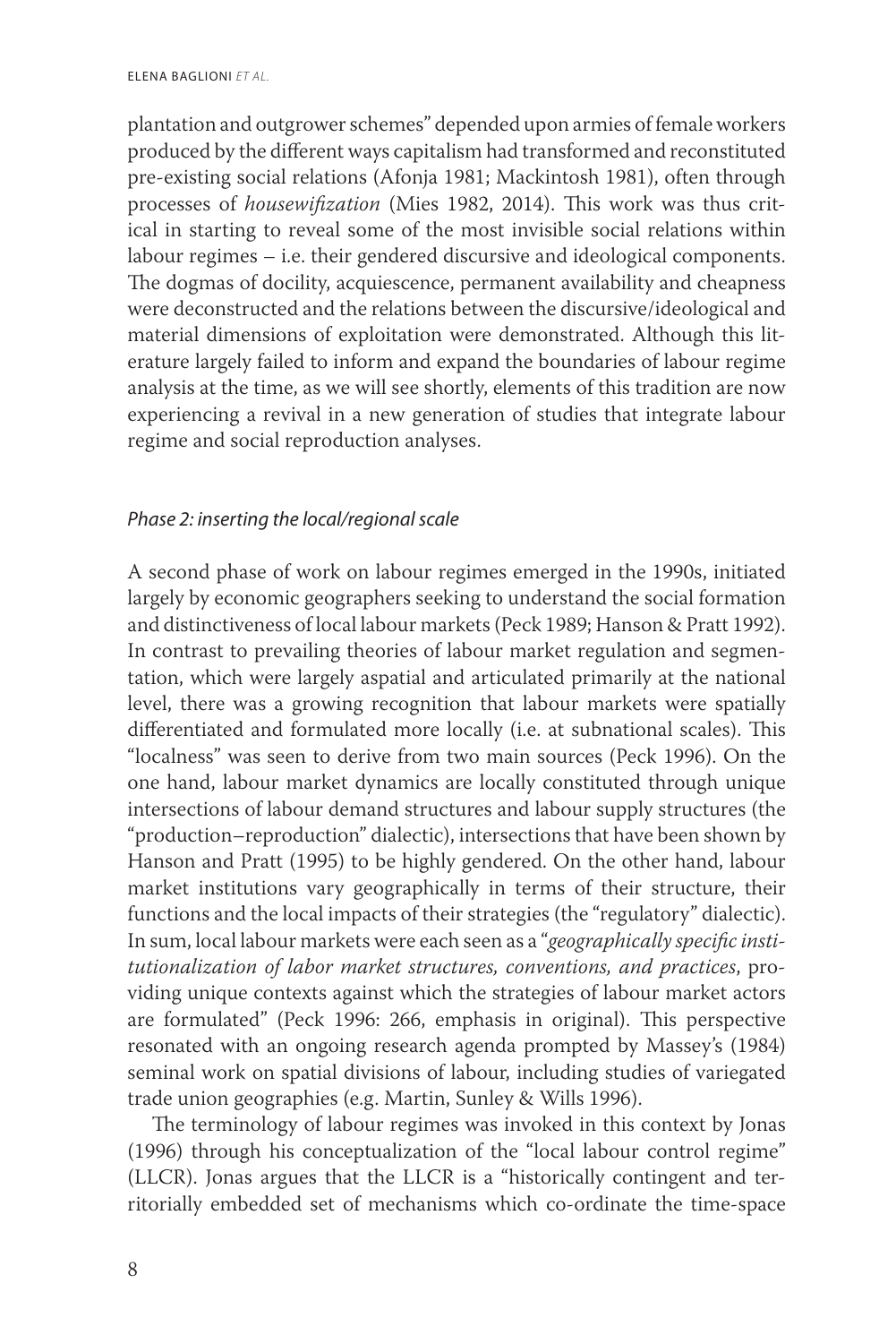reciprocities between production, work, consumption and labour reproduction within a local labour market" (1996: 325). These mechanisms are enacted through networks of what are often locally distinct institutions and reciprocal social relations. The notion of "control" is construed here in a broad sense, rather than just in terms of workplace measures to improve efficiency or productivity. It therefore follows that the full range of worker, household, firm, civil society, state and quasi-state institutions are – or, at least, may be – involved in shaping the LLCR.

The development of these relatively stable regimes was seen to be driven by one of the basic contradictions of capitalism, namely that which exists between the spatial mobility of capital in general, with its associated bargaining power, and the need for specific capitals to extract profits from concrete investments in particular localities. Although an LLCR is characterized by an element of stability, Jonas (1996: 329) makes it clear that it "is not a static and fixed object but rather a fluid and dynamic set of social relations and power structures which are continuously reproduced and/or transformed by the forces of domination, control, repression and resistance operating at a variety of scales". Jonas' conceptualization is thus a potentially powerful one. In particular, it reflects the way in which the peculiarities of particular labour markets are integrated into production systems operating at the wider national and international scales. Moreover, it emphasizes that differences *between* various LLCRs are a key force driving the mobility of capital investments.

Subsequent research sought to advance Jonas' approach by incorporating the importance of hegemonic discourses circulating within and around local labour regimes in reproducing their inherent power dynamics. Deploying a Singapore case study, Coe and Kelly (2000, 2002) make three arguments in this regard. First, they highlight the mobilization of discourses that shape particular understandings of the "external" economy at the larger national and global scales, as, for instance, in relation to the nature and inevitability of "globalization". Second, these representations are in turn used to justify and operationalize particular labour strategies and policies within the LLCR, such as suppressing labour costs to remain "competitive" in international terms, or emphasizing certain kinds of skills upgrading and training schemes. Third, representations circulating within the LLCR serve to validate and prioritize certain segments of the labour market over others – such as knowledge workers versus consumer service workers – thereby potentially creating problems for maintaining social cohesion or the notions of local community that Jonas (1996) alludes to. The dominant representations that emerge in particular labour regimes are thus integral to the power structures through which control and regulation are enacted.

In the 25 years since the notion was first mooted, Jonas' LLCR regime concept has inspired a range of studies, particularly in industrializing contexts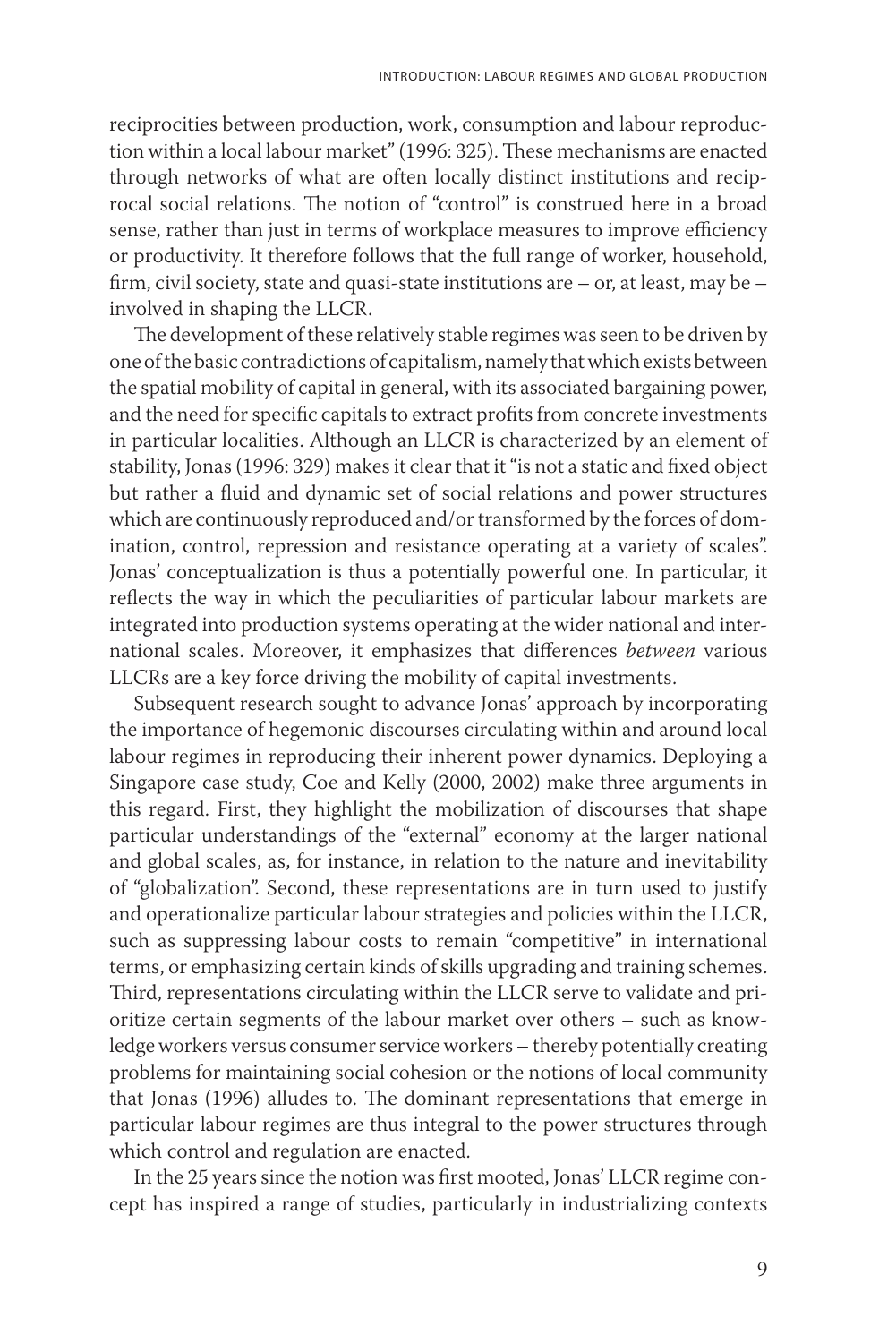in Asia, ranging from Kerala (Neethi 2012) and Tamil Nadu (Vijayabaskar 2017), to the export-processing zones (EPZs) of the Philippines (McKay 2006). Rather than seeking to generalize across local labour regimes to create ideal types, a different impulse has generally been at play in these studies, namely to show in detail how labour regimes evolve locally and to evaluate the consequences for workers (Magnusson, Knutsen & Endresen 2010). The work of two scholars is indicative here. First, Kelly (2001) explored the local labour regimes associated with foreign-investment-fuelled industrialization in the provinces of Cavite and Laguna to the south of Manila, the Philippines. He details how the regimes were constructed by a range of actors and institutions – encompassing national investment agencies, corporate investors, industrial estate management companies, recruitment agencies, village/community leaders, local governments and labour organizations – geared towards the education, recruitment, training, discipline and reproduction of the local workforce. In turn, comparison with similar industrial enclaves in Batam, Indonesia, and Penang, Malaysia, shows how locally specific combinations of mechanisms were used to underpin labour control (Kelly 2002).

Second, in more recent work in Karnataka, India, Pattenden (2016) has sought to deepen theorization of local labour control regimes through a focus on class relations. In effect integrating the insights of the two phases of labour regime analysis we have described hitherto, he proposes a threelevel approach that distinguishes between, but integrates across, (a) a "macro labour control regime", shaped by India's national political economy; (b) local labour control regimes; and (c) control within the labour process.

Local labour control regimes … are understood here as an expression of class struggle in a particular place, and at a particular time. They centre on the relationship between simple and expanded reproduction in a particular place (how labourers make a living and how capitalists accumulate). (Pattenden 2018: 1042–3)

He identifies two distinct LLCRs, one typified by dryland agriculture and commuting (Dharwad district), and one by wetland agriculture and circular migration to Bengaluru (Raichur district). Each was characterized by distinctive patterns of accumulation, class and caste relations and local institutional dynamics.

In sum, this second phase of work on labour regimes has driven a shift "away from an exclusive focus upon production and the *work*place (i.e., firms, industries, and labor markets) to the relationships between production and regulation in the work*place* (e.g., the analysis of labor practices extending into the wider locality and beyond)" (Jonas 2020: 56, emphasis in original).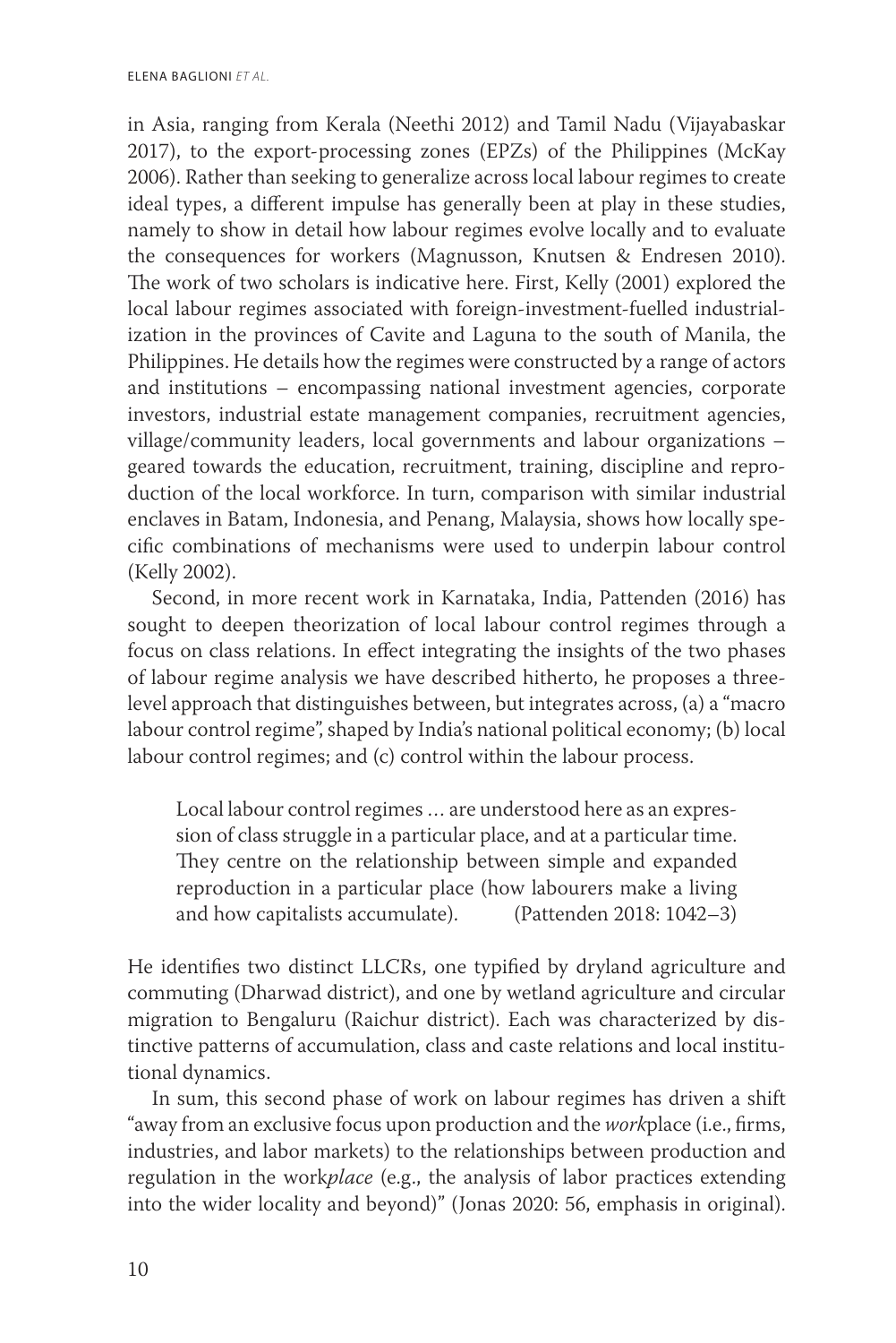Although research has tended to operate predominantly across the workplace/local/national scales, it has of course not been blind to the significance of global capitalist relations. It is fair to say, however, that the LLCR was first posited in the early stages of intense neoliberal globalization, and the global context in such studies has often been described in quite general and contextual terms, thereby prompting a third phase of labour regime research.

#### *Phase 3: labour regimes and global production*

Over the past decade or so a third phase of labour regime analysis has sought to more fully incorporate these global dynamics and at the same time recover some of the earlier analytical attention to the construction of social difference. The intensification of economic globalization in the 1990s and 2000s, along with the concomitant rise of organizationally and spatially fragmented global value chains/production networks across a wide range of natural resource, manufacturing and service sectors (Coe & Yeung 2015; Dicken 2015), enhanced the need for approaches that explored the causal effects of how those global production systems were structured in relation to labour. This body of work emphasizes how the dynamics shaping national, regional/ local and workplace labour regimes are often extra-territorial and, more specially, international in nature. Work on dormitory regimes in China in the mid-2000s was perhaps at the cutting edge of this trend, looking at how the labour requirements of various forms of export production within a national context exhibiting high levels of domestic migration lead to the formation of a particular workplace regime that profoundly blurs the boundaries between the spheres of production and reproduction in terms of labour control (see also Andrijasevic, Chapter 16, and Schling, Chapter 17). Its proponents argue that this opens up a "transnational labour process perspective" that looks at how work relations in concrete production processes are "locked into transnational capital flows, labour flows, and work organization practices that are not only nationally bounded, but transnational and global in their structure" (Pun & Smith 2007: 42). Such an argument is also demonstrated persuasively in Lüthje *et al.*'s (2013) study of standardized "regimes of work" across the global IT industry.

Various studies have tackled different elements of this analytical jigsaw, even if not always explicitly using labour regimes terminology. Riisgaard and Hammer (2011), for instance, chart how worker agency in the cut flower and banana industries is shaped both by the extent to which the global value chain in which they are embedded is driven by powerful consumer-facing actors, and by the nature of the local and national labour regimes within which they work. Locke (2013) and Bartley (2018) interrogate the role of the transnational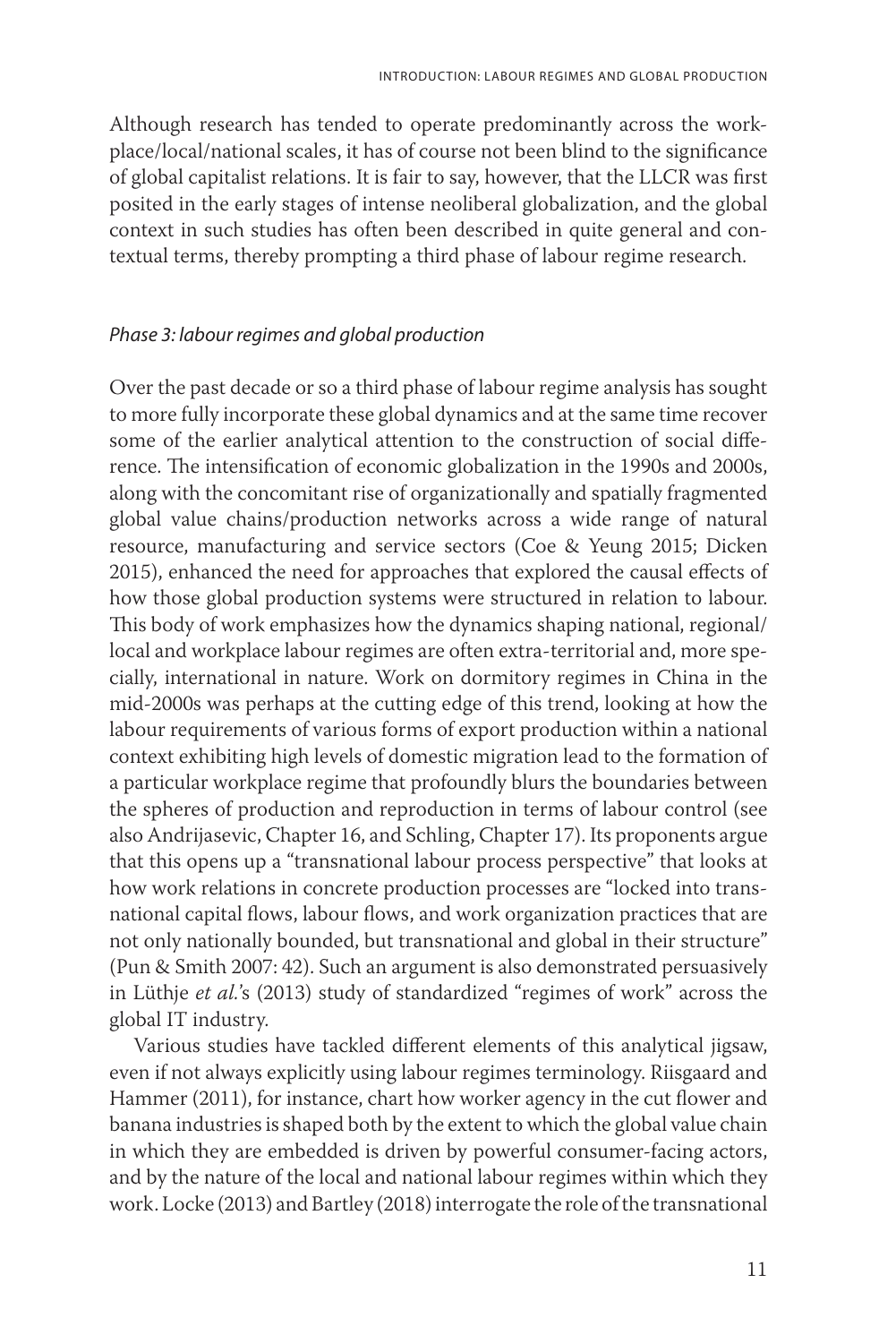private regulation initiatives that now typify the governance of global production networks, also emphasizing that it is the intersection of transnational and domestic governance dynamics that determines worker outcomes, while Graz, Helmerich and Prébandier (2020) delimit the interactions between transnational, national and local dynamics that determine the potential for labour agency in the context of private regulation. Anner (2015) explores how worker agency more broadly is shaped by the interplay of global industry conditions and national labour regimes (see also Chapter 11 by Anner). In turn, Lakhani, Kuruvilla and Avgar (2013) and Nathan, Tewari and Sarkar (2016) profile how different configurations of global production networks, and the different inter-firm governance arrangements therein, produce different employment patterns across localities in the various national economies that they interconnect.

More broadly, this third phase of research also intertwines productively with feminist global value chain approaches that seek to explore how gendered labour regimes are integrated into global production structures in a mutually constitutive way (see Chapter 2 by Bair). Inspired by the 1970s/1980s feminist political economy and development studies debates around labour regimes discussed above, some of the current approaches are recovering and expanding earlier agendas on social reproduction, focusing on the creation of difference and the multiple ways subordination and exploitation intertwine in global capitalism today (Mezzadri & Fan 2018; Baglioni & Mezzadri 2020; Baglioni 2021). Forty years into the international fragmentation of production and the deepening of hierarchically organized global webs of outsourcing relations, these approaches challenge any clear boundary between forms of inclusion and exclusion in the global factory. They also highlight the ever-growing "marginal subsumption" of a swelling army of racialized and gendered workers across the world.

Even if they do not invoke the notion of a labour regime, Werner and Bair's (2019) disarticulations perspective (itself drawing on Hall 1980) advances a labour-centred analysis of global capitalism that accounts for the production of difference along axes of race and gender. Their approach challenges the "inclusionary bias" of most studies of global production and, instead, seeks to explain the formation and restructuring of networks of global production via specific subregional contexts and their distinctive politics, including of labour. In export-oriented garment global value chains in India, for instance, racial capitalism manifests in caste relations, and the ways in which these relations are articulated with gender and class, as women home workers straddle both commodity production and social reproduction. By connecting in this way the local to the global and back again, Mezzadri (2017) shows the dynamic interplay of different scales of labour regimes and their associated "relations of domination and subordination". Alimahomed-Wilson (Chapter 15) develops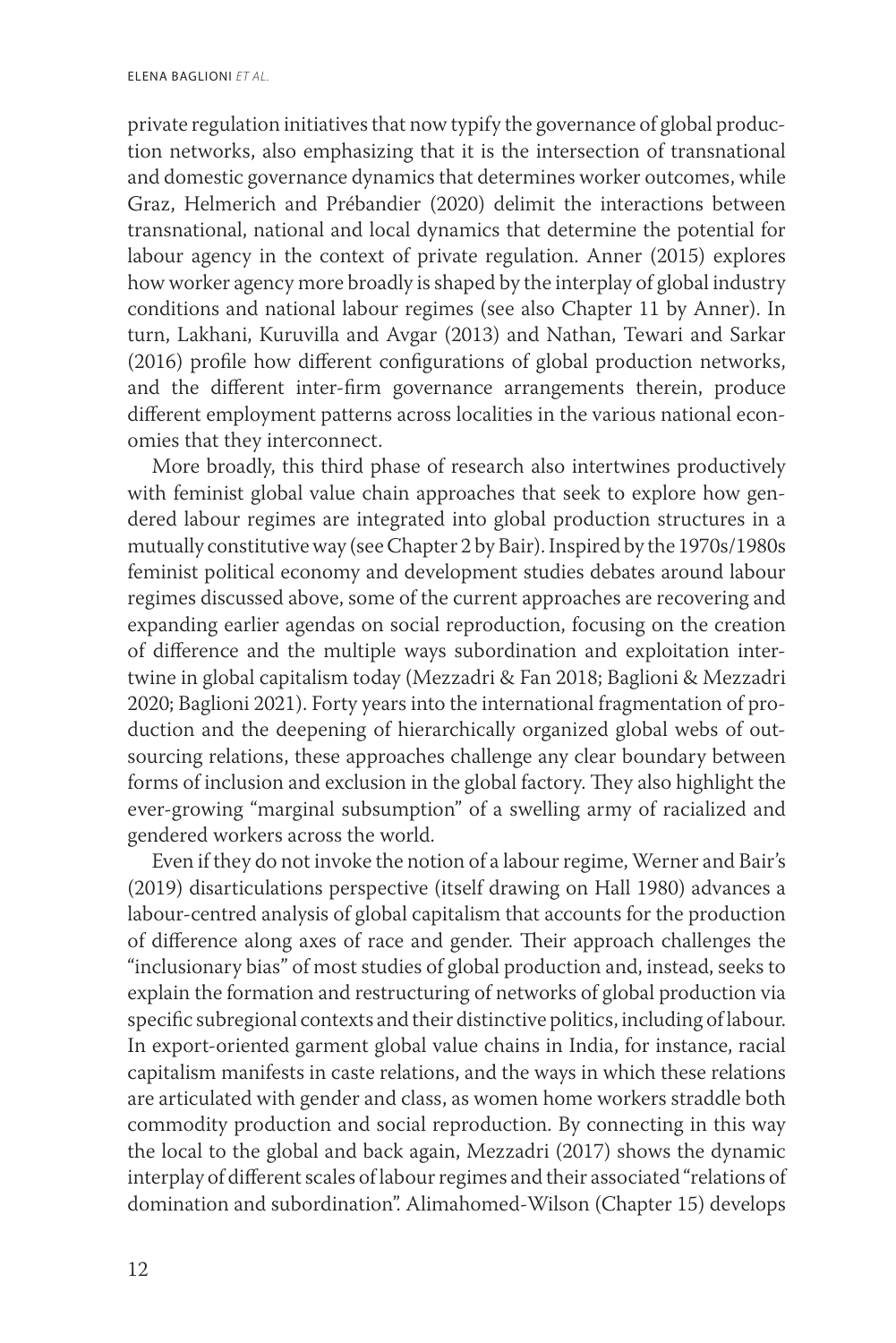this further by drawing on Robinson's (2000) theorization of racial capitalism, which serves to demonstrate a broader contradiction at the heart of contemporary capitalism: self-framed "good" corporations such as Amazon may position their corporate image around equality (now that class is no longer an axis of mainstream debate on equalities), and even support campaigns such as Black Lives Matter, but they actively bust unions where workers are often predominantly people of colour (Bakan 2020). Indeed, given the racial and colonial logics of global production, one challenge to the advance of labour regime analysis is to unravel the ways in which "the main tools of raciality (racial and cultural difference) effectively produce the kind of necessary subaltern subjects" (Chakravartty & da Silva 2012: 372) that sustain and reproduce labour regimes across time and space (see Chapter 17 by Schling). We return to this theme of centring race in analyses of labour regimes in our conclusion to the book (Chapter 18).

The study of contemporary labour regimes and networks of global production can be usefully historicized to understand the specific forms of domination and subordination – as well as the management and capitalist accumulation strategies – that bind labour regimes in a form of antagonistic relative stability. A powerful set of publications that seeks to do just this is global labour history (Lucassen 2008; van der Linden 2008). This field has taken working-class history away from a Eurocentric focus to examine labour in an always/already global economy – one in which the formation of commodity chains was the foundation and competitive driver of early capitalist expansion and creation of colonial labour regimes. For example, although it does not develop the labour regime concept, a recent edited collection on global labour history – *Global Commodity Chains and Labor Relations* (Komlosy & Musić 2021) – explores intersecting themes to those of this book.

How, then, might we bring these analytical lenses together through the notion of labour regimes? In one suggestive study, Smith *et al.* (2018: 556) conceptualize labour regimes as "historically formed, multiscalar phenomena resulting from the articulation of struggles over local social relations intersecting with lead-firm contracting practices in [global production networks] at the workplace scale". Importantly, labour regimes are forged not only through local and national processes but also by the nature of inter-firm relationships (e.g. subcontracting, modular and just-in-time [JIT] production systems), through which workers and firms are integrated into GPNs. This is an avowedly multi-scalar framing, which intersects (a) workplace labour processes; (b) the local/regional political economy of labour, incorporating local labour markets and dynamics of social reproduction as suggested by the LLCR concept; (c) national-level employment regulation and labour relations systems; and (d) inter-firm relations and buying practices within global production networks (see also Campling *et al.* 2021). Smith *et al.*'s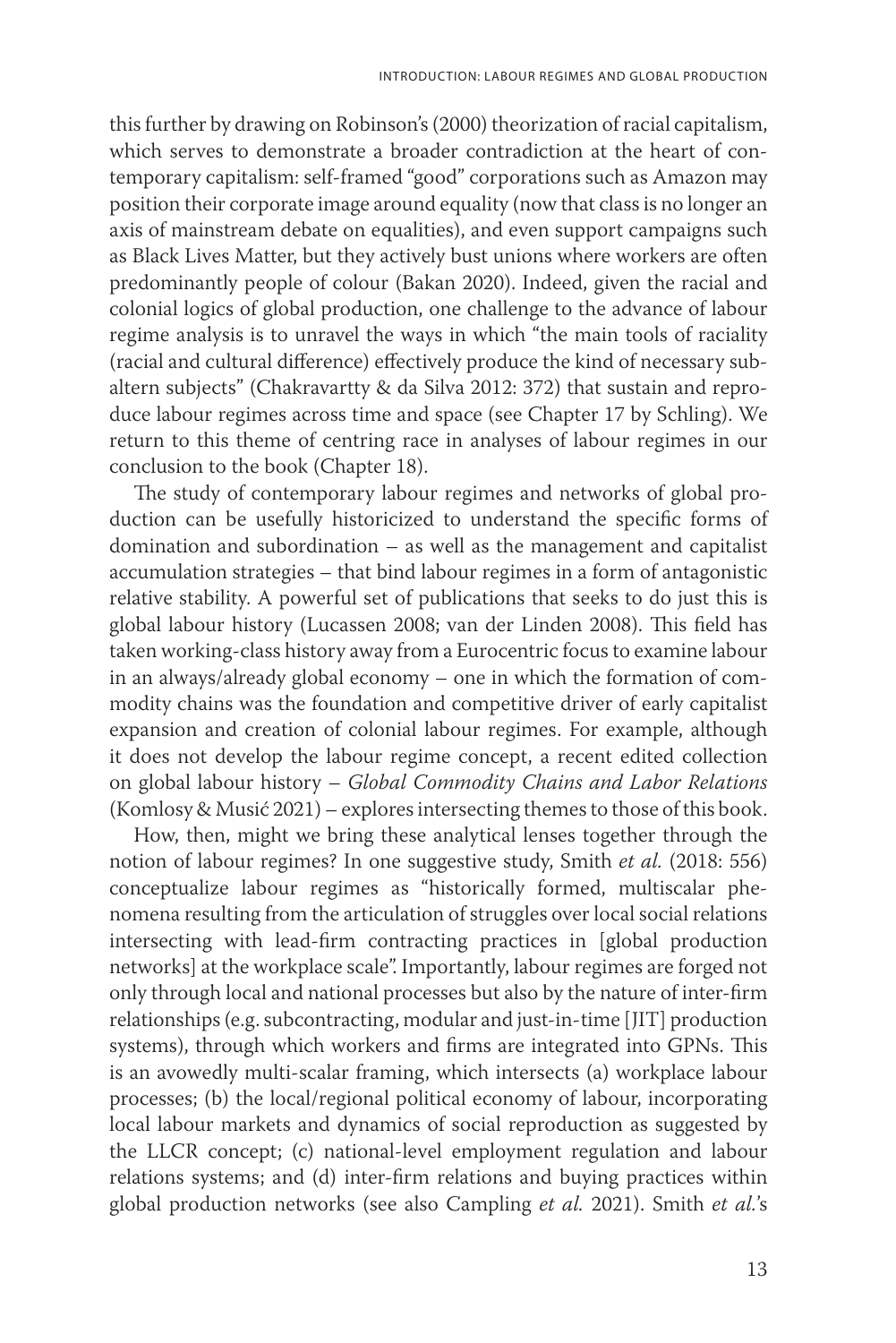(2018) framing is used to show how employment conditions in the Moldovan apparel industry have been forged through three dynamics: the structural pressures associated with price and delivery pressures in the wider GPN; the legacies of Soviet-era workplace and local labour regimes; and the impacts of national-level regulation by the Moldovan state (more detail in Chapter 14 by Campling, Smith and Barbu). Arnold and Campbell (2017) similarly offer a multi-actor, multi-scalar analysis of worker actions within Myanmar's apparel industry, which, interestingly, also includes a discursive component to the analysis in relation to corporate social responsibility (CSR) impulses.

Both alone, and in combination, these various studies are indicative of the research agenda that this book seeks to contribute to. In many respects, this work seeks to resolve what labour process theorists have called the "connectivity problem" of linking "the dynamics of the labour process at the point of production with the broader political economy shaping the nature of contemporary production" (Taylor *et al.* 2015: 5). As that broader political economy has deepened its cross-border connections through the governance mechanisms of lead and supplier firms in global production networks, the analytical challenge has been how to theorize the multi-scalar linkages and connections between workplace regimes and the wider local, regional, national and international political-economic formations that structure the employment relation and the social reproduction of workers.

### *Synopsis*

The three broad phases of labour regime analysis we have portrayed here have necessarily been stylized and selective, but they provide a basic architecture within which to position the themes and ideas developed in this book. The chapters that follow offer alternative accounts, add detail and nuance, and foreground different interdisciplinary conversations that have unavoidably been glossed over here. This initial survey does, however, allow us to collate some foundational elements of contemporary labour regimes analysis, namely that they are seen as:

- influencing capitalist investment strategies, and shaping directly the possibilities for capital accumulation;
- ultimately experienced by workers labouring in particular workplaces, meaning that the labour process itself is incontrovertibly inherent to the regime;
- multi-scalar in nature, being shaped by varying and contingent combinations of dynamics ranging from the household, workplace, through the local/regional and national scales, to global influences;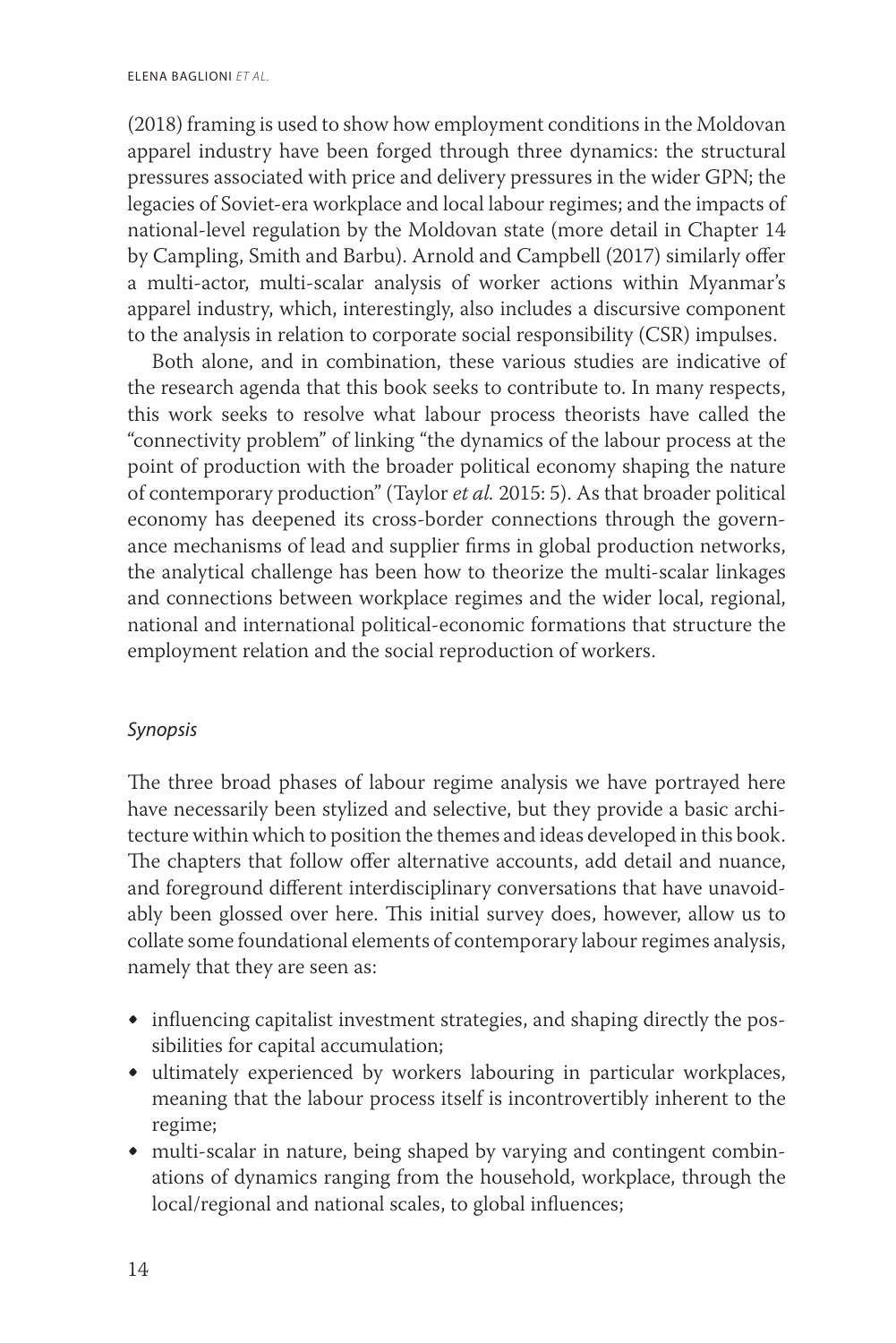- reflective of temporary, yet contested, stabilizations of capital–labour relations and, as such, having a certain stability and durability;
- dynamic and evolving over longer time periods, with the drivers of change being internal or external in nature, or both;
- multi-actor and contested, involving the relations between the full gamut of capital, state, labour and civil society organizations, often working (or not working) in tension with one another;
- produced at the interface of labour control and labour agency, thus meaning that they should be thought of as arenas of contestation and struggle;
- not just constituted in the realm of production but, rather, also defined by the intersecting domains of social reproduction and consumption, the former of which can also serve to foreground home-based work;
- heavily shaped and inflected by the politics of class, gender, race, ethnicity and other relations of domination and subordination and their articulations;
- involving not just the social reproduction, mobilization and utilization of labour but also the *motivation* of labour (Taylor & Rioux 2018) – one of Burawoy's foundational questions when seeking to explain why workers work as hard as they do – and thus necessitating a range of discursive strategies around different forms of work and who "should" be doing them.

In the following, final section of this introductory chapter, we move on to explain the structure and contents of the book, distilling how the various contributions that follow deepen and extend the analytical purchase of the labour regimes approach in important ways.

### THE STRUCTURE OF THE BOOK

*Labour Regimes and Global Production* engages with, and further develops, the themes set out in the previous section of this introduction across three main parts. The first part, which we call "Antecedents", comprises three chapters that trace the intellectual development of labour regime concepts across various disciplines, notably feminist political economy, development studies, sociology and human geography. The second part, "Theoretical and methodological developments", spans six chapters, which build upon these earlier intellectual roots to consider a range of contemporary conceptual debates around labour regimes and global production. The third part, entitled "Doing labour regime analysis", comprises seven chapters exploring recent mobilizations of labour regime analysis in relation to a variety of cases.

The three chapters in the first part cast a view back over the intellectual antecedents of the labour regime project in its many and diverse forms,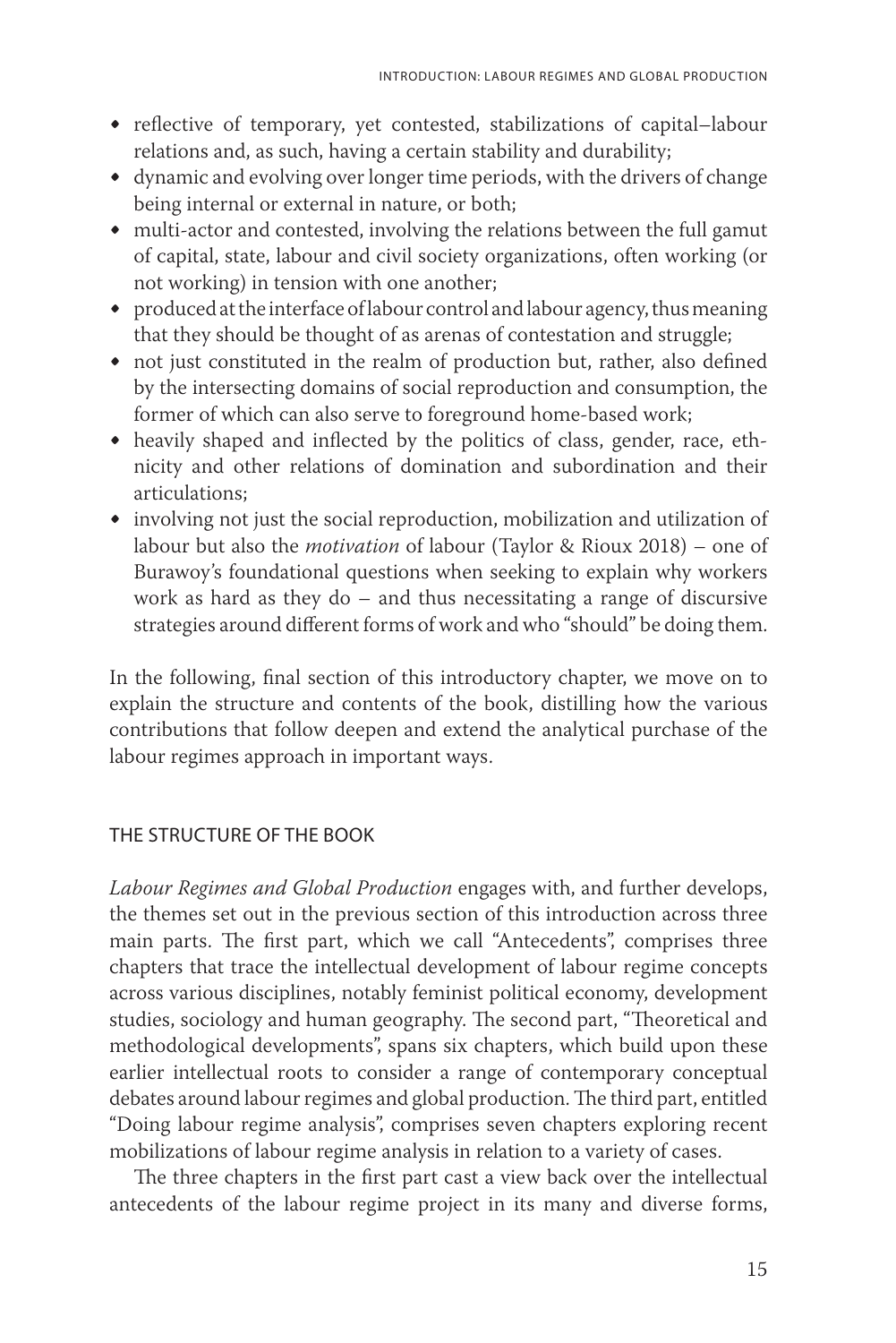elements of which have been touched upon in the introduction. The chapters explore the various debates and bodies of work bringing us to where we are today and explore, in different ways, the resonance between these antecedents and current debates on labour regimes. In Chapter 2, by Jennifer Bair, the antecedents of contemporary labour regime debates in feminist political economy analyses of the new international division of labour are mapped out via their connections with feminist global value chain approaches. Bair argues that "the feminist NIDL scholarship anticipates some of the core concerns of labour regime analysis, … [and that] feminist GVC analysis represents an advance in understanding how gendered labour regimes are implicated in the globalization of production" (page 31). Central to Bair's argument is a recognition of the place that gender plays in the very creation and operation of value relations in global systems of production. Bair argues that "GVCs are less structures that 'cause' gendered outcomes than they are sites for studying how capital mobilizes social difference" (page 32). This argument resonates through other chapters later in the collection. Jens Lerche (Chapter 3) also makes connections between labour regime analysis and work emanating from development studies and agrarian political economy in his chapter. For Lerche, there are close resonances between contemporary labour regime debates and earlier work on colonial labour regimes, on transitions to capitalism in the countryside and on agrarian labour, unfree labour and social reproduction in the global South. Drawing on work on India and several countries in Africa, Lerche explores the myriad connections among and between these debates.

The final contribution in this first part, Chapter 4 by Jamie Peck, explores the antecedents of contemporary labour regime concerns within earlier debates in sociology, political economy and economic/labour geography. He argues that labour regime analysis helpfully occupies an analytical and methodological middle ground between the "workplace-focused tradition of labour process theory, on the one hand, and the eclectic domain of labour market studies, on the other" (page 63). Peck makes the point that the power of labour regime analysis lies in its refusal "to lose sight of the workplace setting-cum-scale, but at the same time attending to the dynamic spatiality of capitalist restructuring and regulation". Labour regime analysis, Peck implies, provides a mechanism of transcendence. Although he recognizes the work still to be done to fully understand the dynamic determinations structuring contemporary labour regimes, Peck argues that the analytical power of a labour regime analysis lies in its central claim that such regimes "are more appropriately conceptualized as *situated and relational constructions*, realized as institutionalized configurations, rather than as empirically delimited 'islands' or free-standing ideal types" (page 71; emphasis added).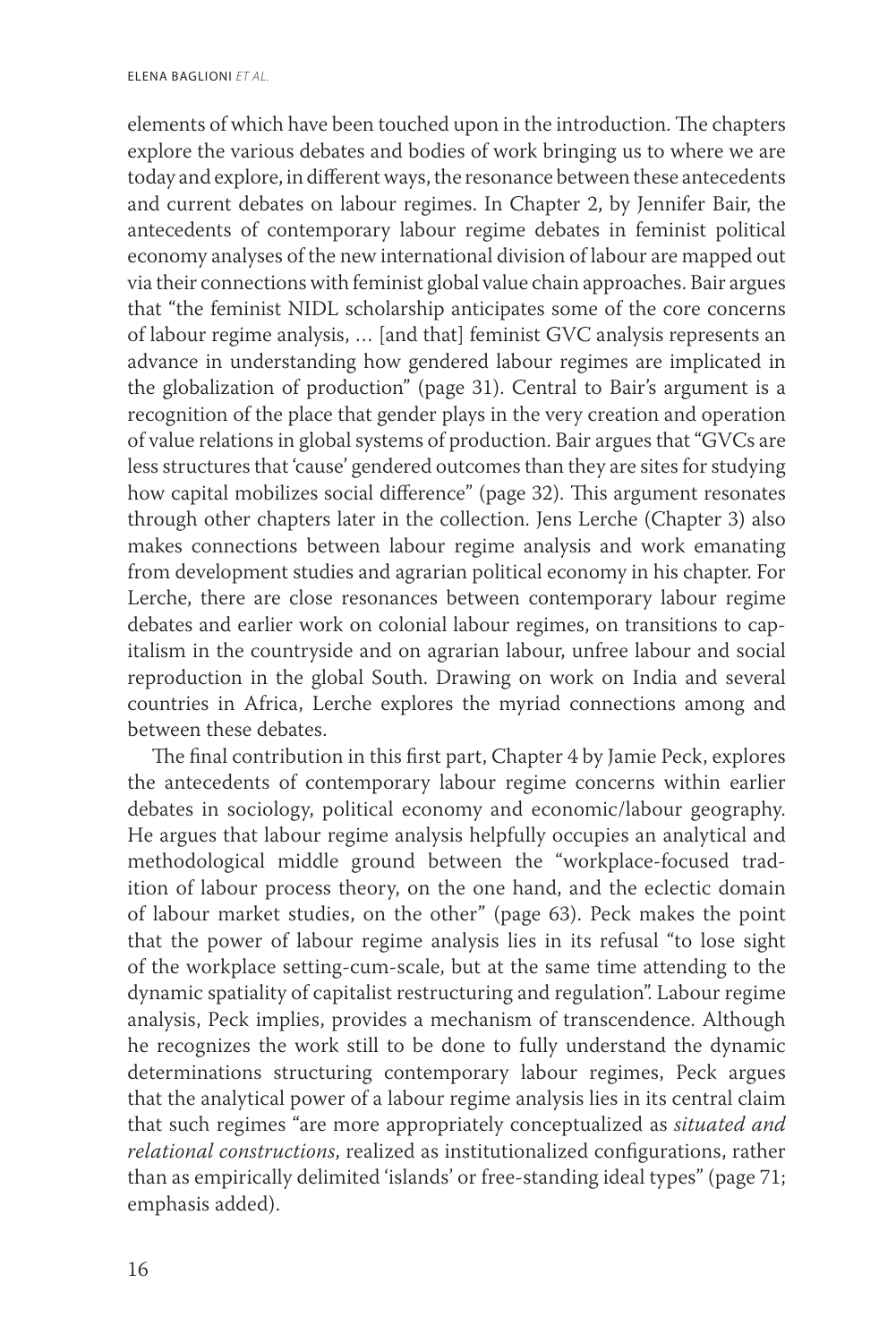The six chapters in the second part of *Labour Regimes and Global Production* focus on recent theoretical and methodological developments in the field. Together, the chapters in this part explore the connections with the lineages mapped out in the preceding section in considering a range of contemporary conceptual debates around labour regimes and global production. Elena Baglioni *et al.* insist in Chapter 5 on the importance of placing exploitation at the heart of labour regime analysis. For them, labour regimes provide a "category of theory and a tool of method" (page 81) to advance such an analysis. They argue for a non-productivist theorization of labour regimes that always recognizes that global capitalism comprises simultaneous systems of production, circulation and reproduction. But, building further, they also insist on centring ecology at the heart of an understanding of labour regimes. "Bio-physical ecologies", they argue, are at the core of all systems of production. As such, "labour regimes necessarily and constantly mediate the relationship between human and non-human nature" (page 85). This foregrounds the materiality of the body, involving the need for social reproduction to engage in the very process of production, and the differentiation of bodily traits characterizing labour regimes that are fragmented by different categories of socially constructed workers. Baglioni *et al*. thus widen the ontology of labour regimes by articulating the materiality of exploitation and value extraction in the production process with the forms and dynamics of circulation, reproduction and the transformation of nature.

Carlos Oya (Chapter 6) develops an approach to labour regime analysis designed to compare labour relations and conditions of work in two industries, two countries and across various types of firm and "varieties of capital". His chapter, which introduces a more methodological orientation, sets out the research design for his project, explaining the choices of methods used, with special focus on large-N worker surveys, which have been deployed only very rarely in labour regime analysis. In addition to demonstrating the power of this method when combined sequentially with others such as interviewing and oral histories, Oya narrates some of the major difficulties of "doing" large-scale labour regime research, especially in terms of negotiating access to managers and workers, and in changing and difficult political contexts.

Sébastien Rioux (Chapter 7) develops two important claims in existing labour regime work in his contribution. The first is Rainnie, Herod and McGrath-Champ's (2011: 161) claim that chains and systems of global production "are ultimately networks of embodied labour, which lives within particular communities and is embroiled within particular geographies of work, employment and life in general". The second is Coe and Jordhus-Lier's (2011) arguments concerning the structural and relational constraints on worker agency in global production. For Rioux, the "norms, rules and practices" (page 121) by which labour is mobilized and incorporated into global production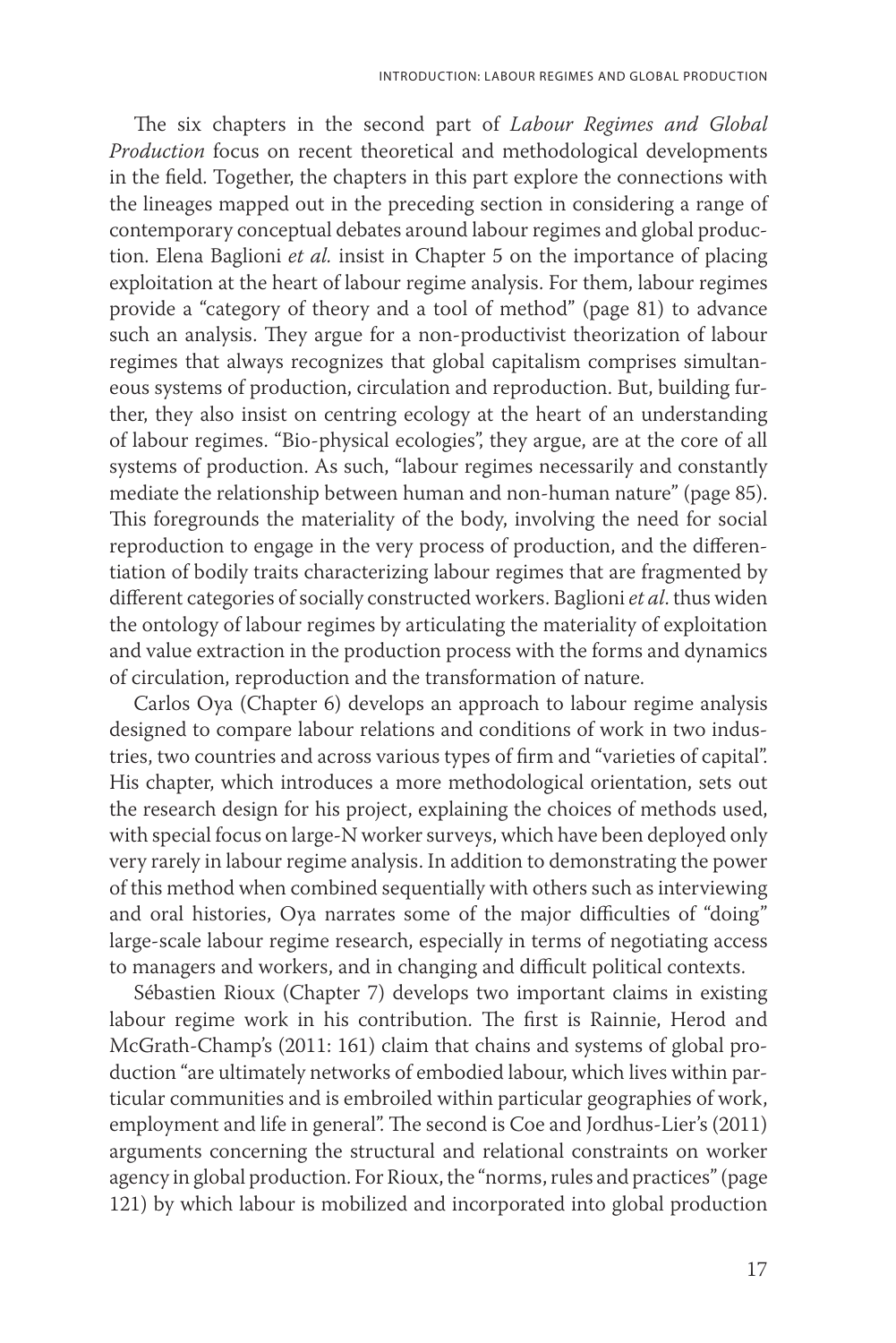networks provides "a comprehensive, multi-scalar approach that is able to account for the different modalities and forms of labour control and exploitation under capitalism in general and within specific GPNs in particular" (page 134). But, furthermore, Rioux argues that "the embodied nature of labour regimes highlights the extent to which the latter are also regimes of contestation shaping the possibilities and limits of workers' resistance and struggles" (page 134). As such, Rioux centres an understanding of embodied labour in labour regime analysis.

Dae-oup Chang makes a different kind of intervention with respect to debates on the east Asian "miracle" economies (Chapter 8). He argues for a labour-centric explanation, rather than one focused on state policy formulations or foreign direct investment (FDI) and export growth as key drivers. For Chang, the conceptualization of transnational labour regimes is key to any such explanation of the growth and global integration of east Asian economies. As such, the conceptualization of transnational labour regimes builds on and extends other arguments around the multi-scalarity of labour regimes, discussed above. He argues that "the integration of east Asia is driven not only by increasing trade between national economies that subsumes local labour to national capital but also by a spatial transformation of capital–labour relations … through which capital and labour are transnationally combined across national borders to produce surplus value for transnational corporations" (page 138). Using the example of textile and clothing production, Chang explores how transnational labour regimes in east Asia contribute to the uneven integration and uneven development of political economies across the region "by hampering an upward convergence of labour standards and welfare across the region" (page 138).

In the following contribution, Stefanie Hürtgen (Chapter 9) draws upon and extends Burawoy's conception of despotic factory regimes and argues that, with the transnationalization of production relations across space, these forms of despotism are, essentially, "glocalized". She argues for a conjoint "spatialization" and "feminization" of Burawoy's arguments and explores these dimensions in the context of debates around despotic labour regimes in the global North. For Hürtgen, this provides an analytical lens for understanding the ways in which the glocalization of production "unevenly but systematically detaches (wage) labour from the means of socially integrative reproduction and effective political representation" (page 156).

The final contribution in this second part, by Kevan Harris and Phillip Hough (Chapter 10), extends further this engagement between debates on labour regimes and theories of social reproduction. Through a focus on what they call "valued" and "devalued" labour, Harris and Hough stretch "the analytic boundaries of labour studies beyond the workplace and … [provide] insights into how organized labour can mobilize alongside broader struggles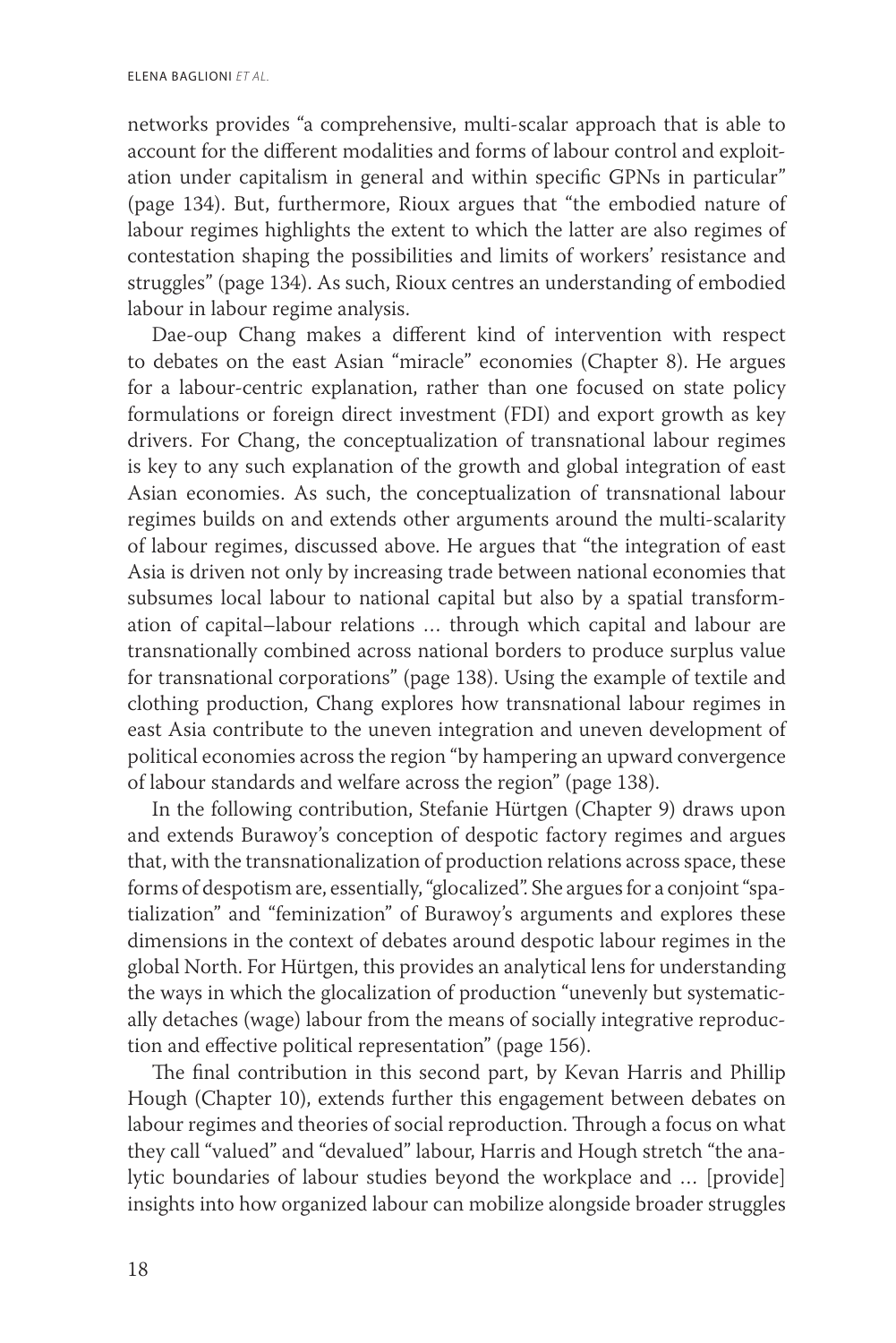for gender, racial and social justice" (page 173). They also draw on world systems theory to argue that, via an appreciation of proletarianization and dispossession, we can better understand how the "politics of labour regimes today are impacted by macro-historical transformations associated with the rise and fall of world hegemonies" (page 174).

The third part of *Labour Regimes and Global Production* provides a range of treatments of the practical "doing" of labour regime analysis. The seven chapters in this part draw on the theoretical and methodological threads pulled through the previous two parts and explore some concrete cases of the intersection and multi-scalarity of labour regimes in systems of global production. Mark Anner (Chapter 11) draws upon Burawoy's framing of ideal-typical labour regimes to explore two interrelated dynamics: the relationship between the international dispersion of clothing production and labour control regimes, and the relationship between labour control regimes and patterns of worker resistance. Anner argues that where apparel production has concentrated in the last decade has as much to do with labour control regimes as with wages and other economic factors. His analysis suggests that there are three main labour control regimes in the sector: state control, market despotism and employer repression. Anner then goes on to suggest that these systems of labour control are conducive to three patterns of worker resistance: wildcat strikes, international accords and cross-border campaigns. The chapter explores these arguments by examining examples of apparel global supply chains in Vietnam, Bangladesh and Honduras.

In their contribution, Tim Bartley and Neil M. Coe (Chapter 12) also use the apparel sector, as well as the footwear industry, to examine how labour regimes are shaped by mechanisms of transnational private regulation (TPR). Bartley and Coe argue that, rather than TPR frameworks providing a basis for improvement in working conditions and enhanced governance of labour standards in global production networks, their efficacy is inevitably shaped by the different and uneven labour regimes that they are deployed within. Through an examination of the cases of China and Indonesia, Bartley and Coe find that the "dormitory labour regimes" and their associated working conditions prevalent in China lead to a series of rather "pragmatic" and superficial forms of compliance with TPR requirements. By contrast, in what they call Indonesia's "precarious labour regime", characterized by "the persistence of protective labour law and the growing precarity of employment in practice" (page 221), TPR efforts have enabled more effective "leveraging [of] the protective aspects of the Indonesian labour regime to increase minimum wages and resist flexibilization" (page 224) in workplaces.

Shyamain Wickramasingha's contribution (Chapter 13) develops Anner's (2015) earlier work on the hyper-competitiveness of the global apparel industry to argue that labour regimes in the Bangladeshi apparel industry are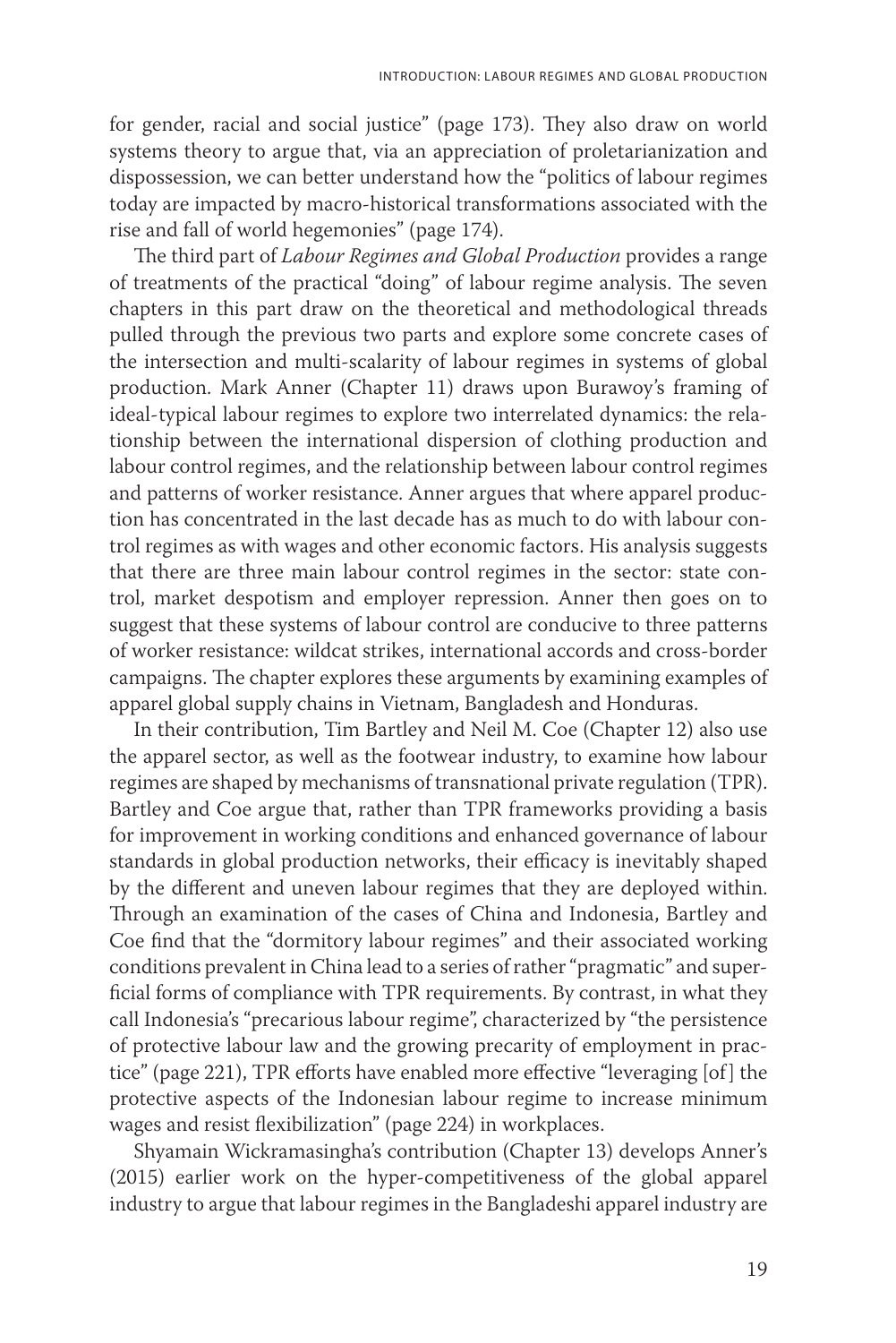driven by "(a) strong state–manufacturer alliances against organized labour; (b) the structural deficiencies of national trade unions and contested labour politics; and (c) the interventions of international civil society organizations" (ICSOs) (page 229). She focuses on the dynamics of both labour governance and labour agency at the national level, with the labour regime being characterized by relations among and between labour, capital, the state and ICSOs. Her claims regarding the importance of ICSOs embellish further our understanding of the range of institutions and actors that structure labour regimes operating in systems of globalized production.

Liam Campling, Adrian Smith and Mirela Barbu (Chapter 14) explore the intersections between labour regimes, global value chains and public policy frameworks in their contribution on labour regimes and international trade policy. Using the examples of the European Union's trade agreements with South Korea and Moldova, they highlight the need to focus on what they call "the relational dynamics involved in the trade–labour regime nexus, through which trade agreements shape the landscape of labour relations and labour politics, while at the same time these relations and politics shape the dynamics of trade" (page 264). Deploying the conceptualization of "hierarchically differentiated labour regimes" in the South Korean automotive industry and of "immiserized labour regimes" in the Moldovan clothing sector, they point to how a nested scalar understanding of labour regime dynamics enhances our understanding of the ways in which trade deepens capital accumulation across borders, but in ways that are differentiated by value chain and labour regime configurations.

Jake Alimahomed-Wilson's contribution, in turn, explores the racialized nature of labour regimes (Chapter 15). Using the example of Amazon, Alimahomed-Wilson argues that "Amazon's increasing dominance in the logistics-driven global economy is made possible by the large-scale exploitation of a vast, racialized blue-collar labour force … across Amazon's warehousing and last mile logistics delivery operations" (page 270). Drawing upon and extending Robinson's (2000) theory of racial capitalism, Alimahomed-Wilson examines how the devaluation of racialized labour allows for Amazon's increasing corporate dominance alongside the operation of a racially segmented labour force.

Rutvica Andrijasevic (Chapter 16) develops the conceptualization of dormitory labour regimes, already outlined by Bartley and Coe and used later by Schling, to engage with the temporalities of labour regime formation. Building on Pun and Smith (2007), she argues that much focus has been on the spatial approaches to the transnationalization of production relations, to the neglect of temporal dimensions of labour regimes. Andrijasevic recognizes the importance of understanding "how global capitalism transforms the territoriality of labour regimes from local to transnational and how such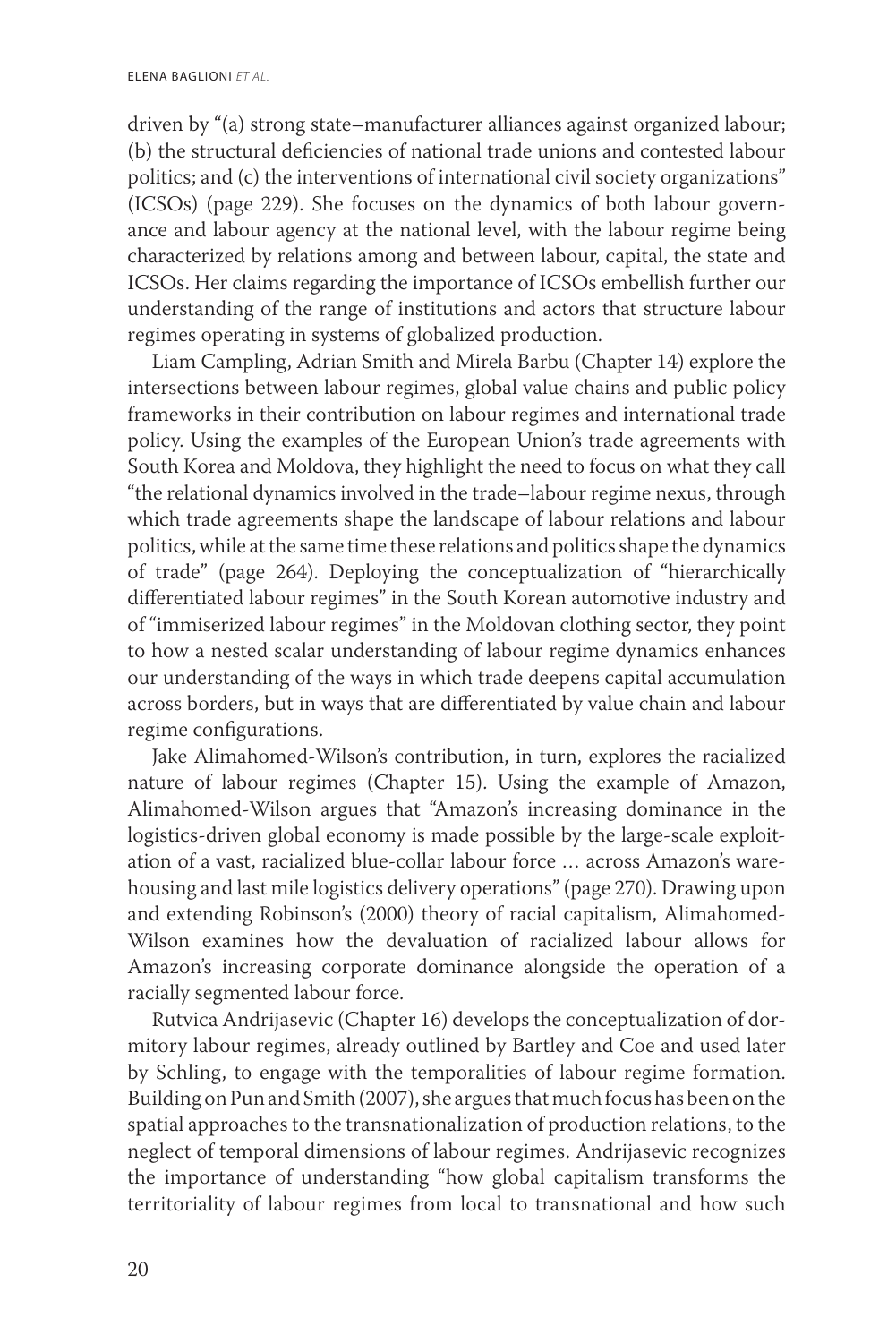transformation is premised on the spatial integration of workers' productive and reproductive spheres" (page 286). But she also insists that analysis needs to "make visible diverse ways in which capital deploys time to reorganize and expand and keep labour enrolled within regimes of capital accumulation" (page 286). She explores these arguments through examples from electronics production networks across Europe. Highlighting the ways in which the dormitory coalesces labour regime dynamics in the context of the just-in-time drivers of supply chains in electronics, Andrijasevic provides a reminder of the importance of always holding the temporal and spatial dimensions of labour regimes and global production together in productive dialogue.

Hannah Schling (Chapter 17) further deepens the arguments around the racialized nature of labour regimes and the temporal-spatial dimensions of the dormitory labour regime through her examination of Czechia's dormitory labour regimes in JIT electronics production. Using the cases of Foxconn and Panasonic investments in Czechia, she focuses on the social reproduction of a migrant workforce to argue that the dormitory labour regime is "a terrain of struggle over the very (re)production of labouring subjects within changing local conditions and geographies of global production" (page 302). Through an examination of differentiated citizenship rights, migration flows and corridors, and social constructions of foreignness, Schling highlights the social violence at the heart of the dormitory labour regime.

#### REFERENCES

- Afonja, S. 1981. "Changing modes of production and the sexual division of labor among the Yoruba". *Signs* 7 (2): 299–313.
- Anner, M. 2015. "Labor control regimes and worker resistance in global supply chains". *Labor History* 56 (3): 292–307.
- Arnold, D. & S. Campbell 2017. "Labour regime transformation in Myanmar: constitutive processes of contestation". *Development and Change* 48 (4): 801–24.
- Baglioni, E. 2021. "The making of cheap labour across production and reproduction: control and resistance in the Senegalese horticultural value chain". *Work, Employment and Society*. doi: 10.1177/ 0950017021999569.
- Baglioni, E. & A. Mezzadri 2020. "Labour control regimes and social reproduction: some reflections on the strengths and weaknesses of an evolving framework". In *The Political Economy of Work in the Global South*, A. Hammer & A. Fishwick (eds), 115–29. London: Macmillan.
- Bair, J. 2010. "On difference and capital: gender and the globalization of production". *Signs* 36 (1): 203–26.
- Bair, J. 2019. "Class formation and commodity chains in the making of regional monocultures: agrarian reform from above and below in Mexico's henequen and cotton zones". *Journal of Agrarian Change* 19 (3): 487–505.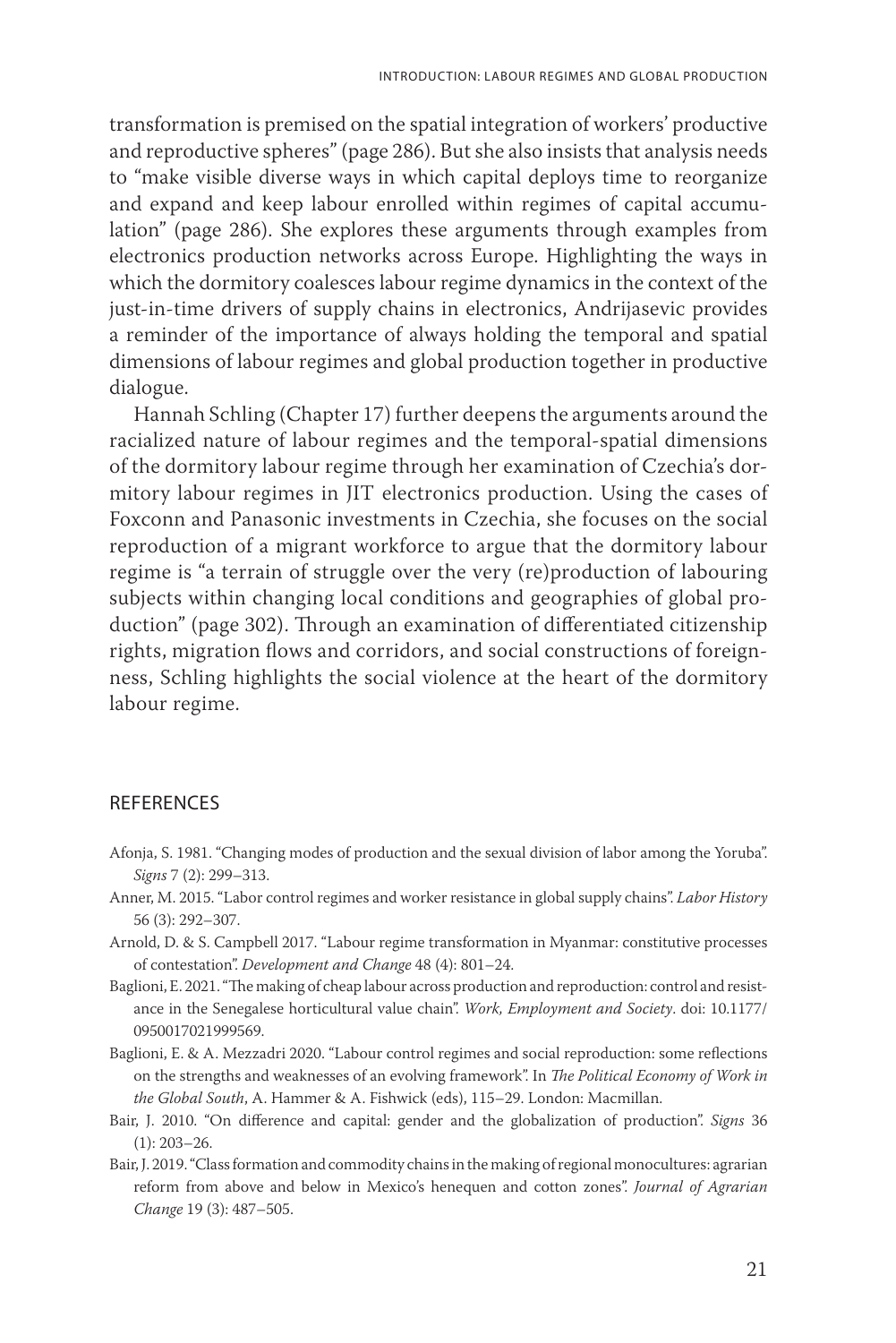- Bair, J. & H. Ramsay 2003. "MNCs and global commodity chains: implications for labour strategies". In *Multinational Companies and Global Human Resource Strategies*, W. Cooke (ed.), 43–64. Oxford: Praeger.
- Bakan, J. 2020. *The New Corporation: How "Good" Corporations Are Bad for Democracy*. New York: Vintage.
- Banaji, J. 1977. "Modes of production in a materialist conception of history". *Capital and Class* 1 (3): 1–44.
- Banaji, J. 2010. *Theory as History: Essays on Modes of Production and Exploitation*. Leiden: Brill.
- Barrientos, S., G. Gereffi & A. Rossi 2011. "Economic and social upgrading in global production networks: a new paradigm for a changing world". *International Labour Review* 150 (3/4): 319–40.
- Bartley, T. 2018. *Rules without Rights: Land, Labor, and Private Authority in the Global Economy*. Oxford: Oxford University Press.
- Beneria, L. 1979. "Reproduction, production and the sexual division of labour". *Cambridge Journal of Economics* 3 (3): 203–25.
- Bennholdt-Thomsen, V. 1982. "Subsistence production and extended reproduction: a contribution to the discussion about modes of production". *Journal of Peasant Studies* 9 (4): 241–54.
- Bernstein, H. 1988a. "Labour regimes and social change under colonialism". In *Survival and Change in the Third World*, B. Crow & M. Thorpe (eds), 30–50. New York: Oxford University Press.
- Bernstein, H. 1988b. "Capitalism and petty-bourgeois production: class relations and divisions of labour". *Journal of Peasant Studies* 15 (2): 258–71.
- Bernstein, H. 2007. "Capital and labour from centre to margins". Paper presented at the "Living on the margins: vulnerability, exclusion and the state in the informal economy" conference, Stellenbosch, 26 March.
- Braverman, H. 1974. *Labor and Monopoly Capital.* New York: Monthly Review Press.
- Burawoy, M. 1979. *Manufacturing Consent: Changes in the Labor Process under Monopoly Capitalism*. Chicago: University of Chicago Press.
- Burawoy, M. 1983. "Between the labor process and the state: the changing face of factory regimes under advanced capitalism". *American Sociological Review* 48 (5): 587–605.
- Burawoy, M. 1985. *The Politics of Production: Factory Regimes under Capitalism and Socialism*. London: Verso.
- Burawoy, M. 1998. "The extended case method". *Sociological Theory* 16 (1): 4–33.
- Campling, L. *et al*. 2021. "South Korea's automotive labour regime, Hyundai Motors' global production network and trade-based integration with the European Union". *British Journal of Industrial Relations* 59 (1): 139–66.
- Castellanos-Navarrete, A., W. Tobar-Tomás & C. López-Monzón 2019. "Development without change: oil palm labour regimes, development narratives, and disputed moral economies in Mesoamerica". *Journal of Rural Studies* 71: 169–80.
- Chakravartty, P. & D. da Silva 2012. "Accumulation, dispossession, and debt: the radical logic of global capitalism: an introduction". *American Quarterly* 64 (3): 361–85.
- Coe, N. 2015. "Labour and global production networks: mapping variegated landscapes of agency". In *Putting Labour in Its Place: Labour Process Analysis and Global Value Chains*, K. Newsome *et al*. (eds), 171–92. London: Palgrave Macmillan.
- Coe, N. & D. Jordhus-Lier 2011. "Constrained agency? Re-evaluating the geographies of labour". *Progress in Human Geography* 35 (2): 211–33.
- Coe, N. & P. Kelly 2000. "Distance and discourse in the local labour market: the case of Singapore". *Area* 32 (4): 413–22.
- Coe, N. & P. Kelly. 2002. "Languages of labour: representational strategies in Singapore's labour control regime". *Political Geography* 21 (3): 341–71.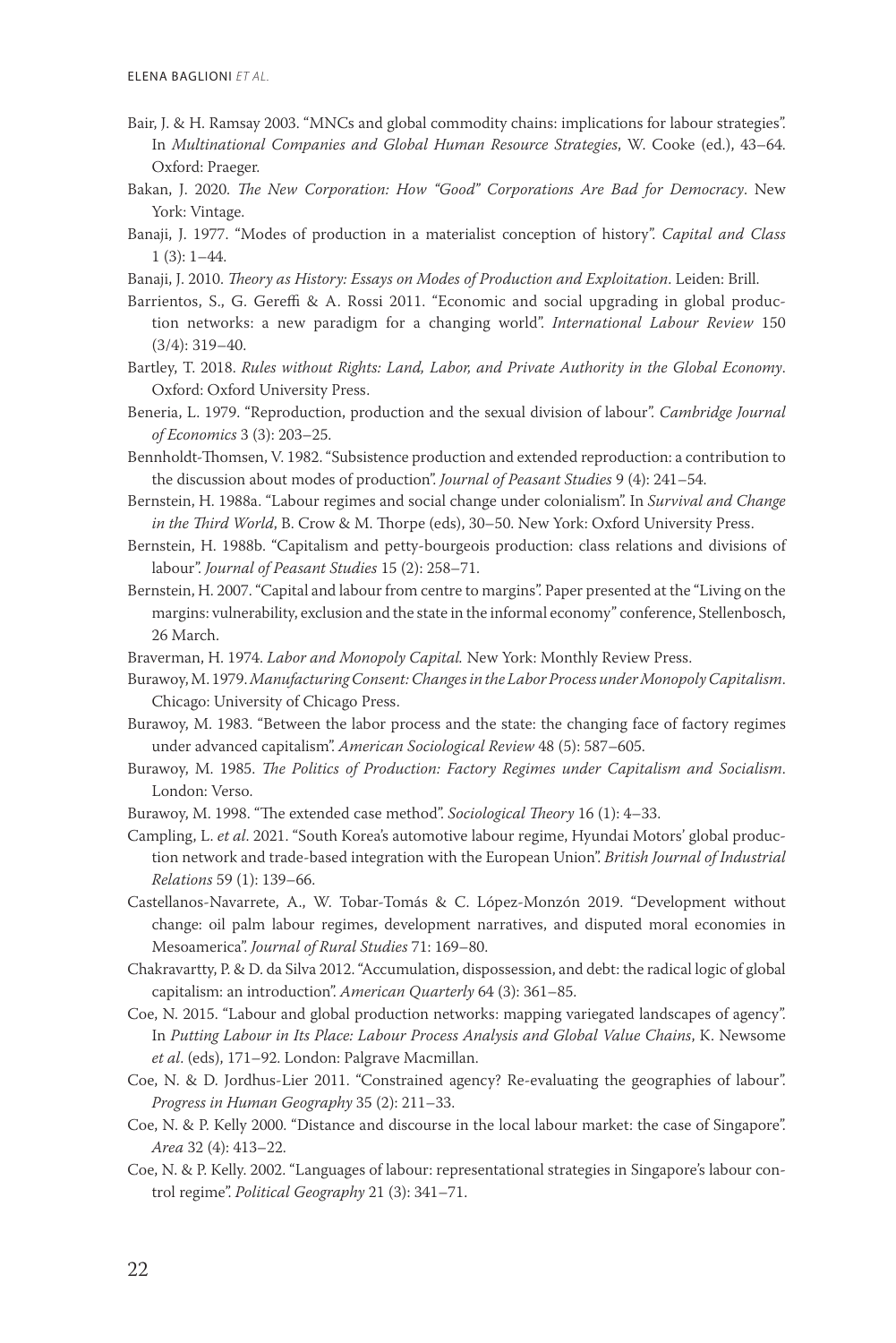- Coe, N. & H. Yeung 2015. *Global Production Networks: Theorizing Economic Development in an Interconnected World*. Oxford: Oxford University Press.
- Cumbers, A., C. Nativel & P. Routledge 2008. "Labour agency and union positionalities in global production networks". *Journal of Economic Geography* 8 (3): 369–87.
- Dalla Costa, M. & S. James 1972. *The Power of Women and the Subversion of the Community*. Bristol: Falling Wall Press.

Dicken, P. 2015. *Global Shift*, 7th edn. London: Sage.

- Dörflinger, N., V. Pulignano & S. Vallas 2020. "Production regimes and class compromise among European warehouse workers". *Work and Occupations* 48 (2): 111–45.
- Elson, D. & R. Pearson 1981. "Nimble fingers make cheap workers: an analysis of women's employment in Third World export manufacturing". *Feminist Review* 7: 87–107.
- Federici, S. 1975. *Wages against Housework*. Bristol: Falling Wall Press.
- Fei, D. 2020. "The compound labor regime of Chinese construction projects in Ethiopia". *Geoforum* 117: 13–23.
- Fernández-Kelly, P. 1983. *For We Are Sold, I and My People: Women and Industry in Mexico's Frontier*. Albany, NY: SUNY Press.
- Gibbon, P. & M. Neocosmos 1985. "Some problems in the political economy of 'African socialism'". In *Contradictions of Accumulation in Africa*, H. Bernstein & B. Campbell (eds), 153–206. Beverley Hills, CA: Sage.
- Graz, J.-C., N. Helmerich & C. Prébandier 2020. "Hybrid production regimes and labor agency in transnational private governance". *Journal of Business Ethics* 162 (2): 307–21.
- Hall, S. 1980. "Race, articulation and societies structured in dominance". In *Sociological Theories: Race and Colonialism*, UNESCO (ed.), 305–45. Paris: UNESCO.
- Hanson, S. & G. Pratt 1992. "Dynamic dependencies: a geographic investigation of local labour markets". *Economic Geography* 68 (4): 373–405.
- Hanson, S. & G. Pratt 1995. *Gender, Work and Space*. London: Routledge.
- Jonas, A. 1996. "Local labour control regimes: uneven development and the social regulation of production". *Regional Studies* 30 (4): 323–38.
- Jonas, A. 2020. "Labor control regime". In *The International Encyclopedia of Human Geography*, 2nd edn, vol. 8, A. Kobayashi (ed.), 53–7. Oxford: Elsevier.
- Kelly, P. 2001. "The political economy of local labor control in the Philippines". *Economic Geography* 77 (1): 1–22.
- Kelly, P. 2002. "Spaces of labour control: comparative perspectives from southeast Asia". *Transactions of the Institute of British Geographers* 27 (4): 395–411.
- Komlosy, A. & G. Musić (eds) 2021. *Global Commodity Chains and Labor Relations*. Leiden: Brill.
- Knutsen, H. & E. Hansson 2010. "Theoretical approaches to changing labour regimes in transition economies". In *Missing Links in Labour Geography*, A. Bergene, S. Endresen & H. Knutsen (eds), 155–69. Farnham: Ashgate.
- Lakhani, T., S. Kuruvilla & A. Avgar 2013. "From the firm to the network: global value chains and employment relations theory". *British Journal of Industrial Relations* 51 (3): 440–72.
- Li, T. 2017. "The price of un/freedom: Indonesia's colonial and contemporary plantation labor regimes". *Comparative Studies in Society and History* 59 (2): 245–76.
- Locke, R. 2013. *The Promise and Limits of Private Power: Promoting Labor Standards in a Global Economy*. Cambridge: Cambridge University Press.
- Lucassen, J. (ed.) 2008. *Global Labour History*. Bern: Peter Lang.
- Lüthje, B. *et al*. 2013. *From Silicon Valley to Shenzhen: Global Production and Work in the IT Industry*. Lanham, MD: Rowman & Littlefield.
- McKay, S. 2006. *Satanic Mills or Silicon Islands? The Politics of High-Tech Production in the Philippines*. Ithaca, NY: Cornell University Press.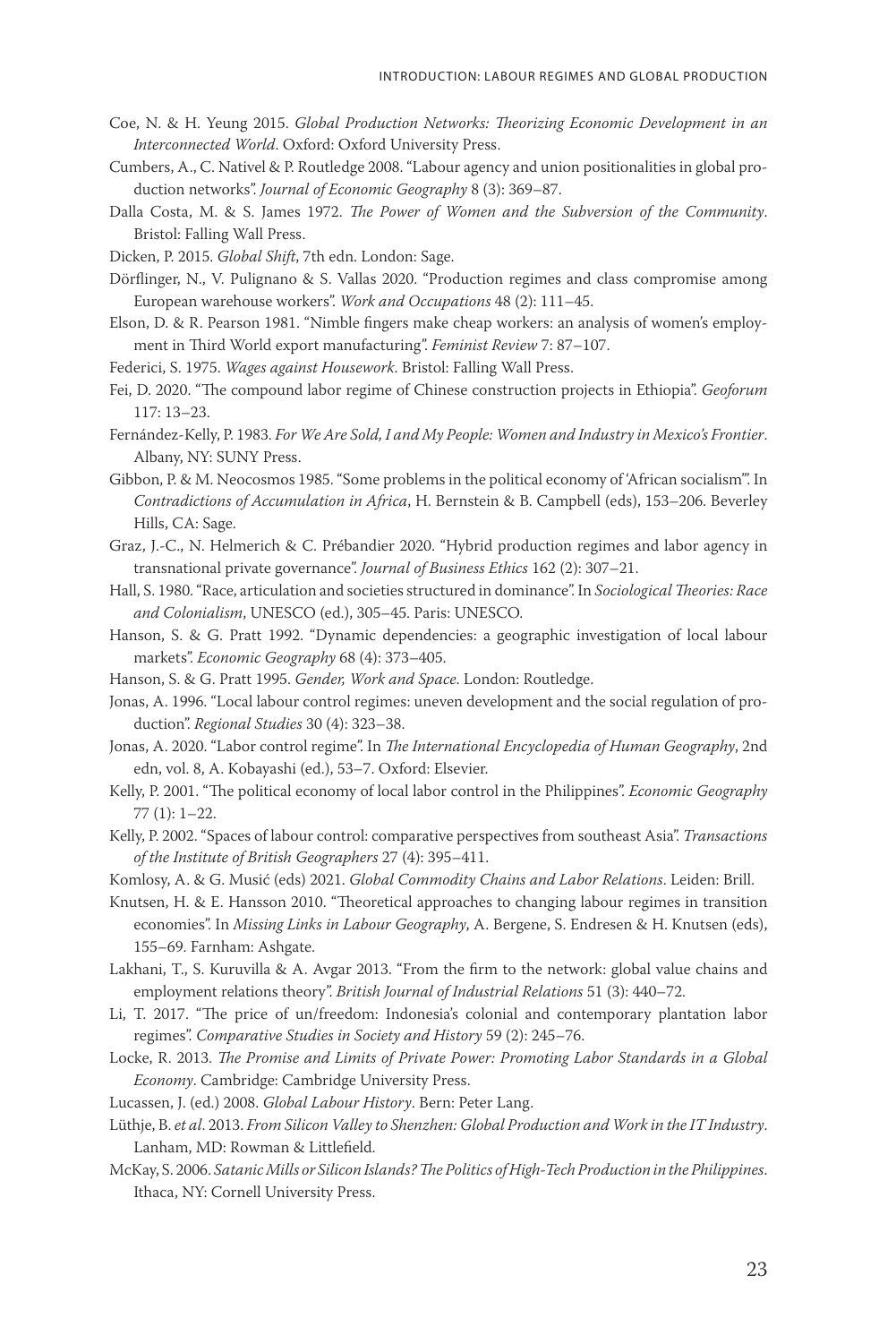- Mackintosh, M. 1977. "Reproduction and patriarchy: a critique of Claude Meillassoux, 'Femmes, greniers et capitaux'". *Capital and Class* 1 (2): 119–27.
- Mackintosh, M. 1981. "Gender and economics". In *Of Marriage and the Market*, K. Young, C. Wolkowitz & R. McCullagh (eds), 1–15. London: CSE Books.
- Magnusson, O., H. Knutsen & S. Endresen 2010. "Between coercion and consent: understanding postapartheid workplace regimes". In *Missing Links in Labour Geography*, A. Bergene, S. Endresen & H. Knutsen (eds), 169–81. Farnham: Ashgate.
- Martin, R., P. Sunley & J. Wills 1996. *Union Retreat and the Regions: The Shrinking Landscape of Organised Labour*. London: Jessica Kingsley.
- Massey, D. 1984. *Spatial Divisions of Labour*. Basingstoke: Macmillan.
- Mezzadri, A. 2017. *The Sweatshop Regime: Labouring Bodies, Exploitation and Garments Made in India*. Cambridge: Cambridge University Press.
- Mezzadri, A. & L. Fan 2018. "'Classes of labour' at the margins of global commodity chains in India and China". *Development and Change* 49 (4): 1034–63.
- Mies, M. 1982. *The Lace Makers of Narsapur*. London: Zed Books.
- Mies, M. 2014. *Patriarchy and Accumulation on a World Scale*. London: Zed Books.
- Nash, J. & P. Fernández-Kelly (eds) 1983. *Women, Men, and the International Division of Labor*. Albany, NY: SUNY Press.
- Nathan, D., M. Tewari & S. Sarkar (eds) 2016. *Labour in Global Value Chains in Asia*. New Delhi: Cambridge University Press.
- Neethi, P. 2012. "Globalization lived locally: investigating Kerala's local labour control regimes". *Development and Change* 43 (6): 1239–63.
- Newsome, K. *et al*. (eds) 2015. *Putting Labour in Its Place: Labour Process Analysis and Global Value Chains*. London: Palgrave Macmillan.
- O'Laughlin, B. 1977. "Production and reproduction: Meillassoux's 'Femmes, genres et capitaux'". *Critique of Anthropology* 2 (8): 3–32.
- Palpacuer, F. & A. Parisotto 2003. "Global production and local jobs: can global enterprise networks be used as levers for local development?". *Global Networks* 3 (2): 97–120.
- Pattenden, J. 2016. "Working at the margins of global production networks: local labour control regimes and rural-based labourers in south India". *Third World Quarterly* 37 (10): 1809–33.
- Pattenden, J. 2018. "The politics of classes of labour: reproduction zones, fragmentation and collective action in Karnataka, India". *Journal of Peasant Studies* 45 (5/6): 1039–59.
- Peck, J. 1989. "Reconceptualizing the local labour market: space, segmentation and the state". *Progress in Human Geography* 13: 42–61.
- Peck, J. 1996. *Work-Place: The Social Regulation of Labor Markets*. New York: Guilford Press.
- Pickles, J. & A. Smith 2016. *Articulations of Capital: Global Production Networks and Regional Transformations*. Oxford: Wiley-Blackwell.
- Pun, N. & C. Smith 2007. "Putting transnational labour process in its place: the dormitory labour regime in post-socialist China". *Work, Employment and Society* 21 (1): 27–45.
- Pye, O. 2017. "A plantation precariat: fragmentation and organizing potential in the palm oil global production network". *Development and Change* 48 (5): 942–64.
- Rainnie, A., A. Herod & S. McGrath-Champ 2011. "Review and positions: global production networks and labour". *Competition and Change* 15 (2): 155–69.
- Ramamurthy, P. 2000. "The cotton commodity chain, women, work, and agency in India and Japan: the case for feminist agro-food systems research". *World Development* 28 (3): 551–78.
- Riisgaard, L. & N. Hammer 2011. "Prospects for labour in global value chains: labour standards in the cut flower and banana industries". *British Journal of Industrial Relations* 49 (1): 168–90.
- Robinson, C. 2000. *Black Marxism: The Making of the Black Radical Tradition*, 2nd edn. Chapel Hill, NC: University of North Carolina Press.